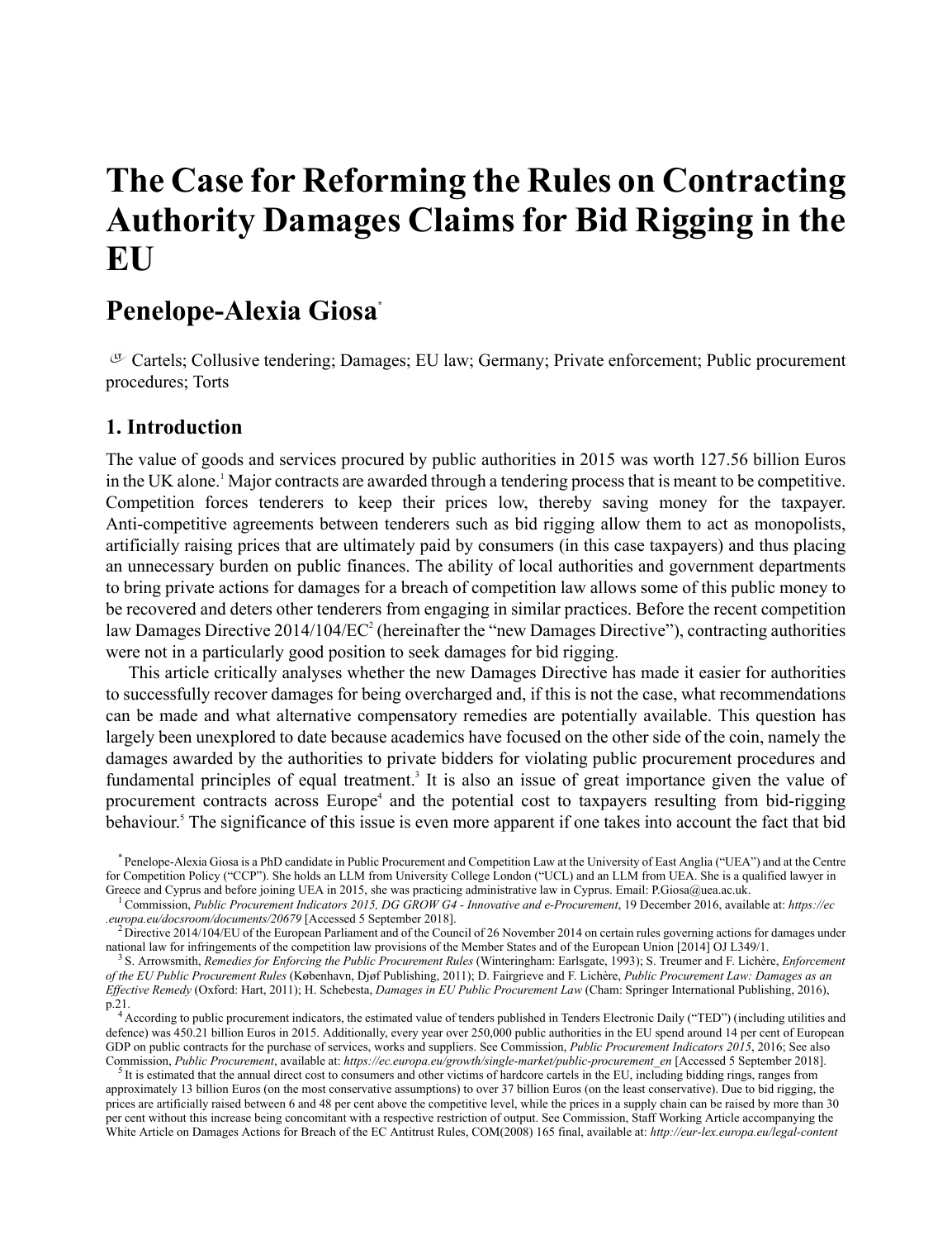rigging leads to higher artificial prices than other anti-competitive activities, such as price fixing and market sharing.<sup>6</sup> Bid rigging is a practice whereby firms agree to cooperate over their response to invitations to tender, while price fixing and market sharing are horizontal agreements between independent undertakings to fix prices and divide markets accordingly, in order to suppress price competition and perpetuate the isolation of geographical markets.<sup>7</sup> In a time of economic crisis in which attempts are made to reduce public expenditure in any possible way, the promotion of private enforcement of EU competition law by public authorities in the EU Member States may secure budget savings.<sup>8</sup>

Moreover, any shortcomings in the enforcement of arts 101 and 102 of the Treaty on the Functioning of the European Union ("TFEU") not only hinder the achievement of competition goals, such as better allocation of resources, greater economic efficiency, increased innovation and lower prices, but also negatively influences the functioning of the internal market, which relies on a system of undistorted competition.<sup>9</sup> In addition to these reasons, this topic is closely related to bid rigging cartel behaviour, a very deliberate breach of the law that involves overpaying taxpayers' funds—money that could otherwise be invested in public services, for example. Bid rigging constitutes a criminal offence in Germany and other countries.<sup>10</sup> Indicatively, in Germany the official statistics of the Federal Statistics Office report 297 convictions and 42 suspended prison sentences for bid rigging from 1998 to 2013, whilst the French Competition Authority issued more than 220 decisions for collusion cases in public procurement resulting in more than 750 different firms being fined.<sup>11</sup> In England, 109 construction firms were found to be engaged in bid rigging activities in 199 tenders from 2000 to  $2006<sup>12</sup>$  Similarly, in Sweden, some of the biggest construction companies in the country, such as NCC, Skanska and PEAB were found guilty of forming a cartel that "enriched itself at the expense of customers, taxpayers and consumers".<sup>13</sup> Bidding rings were also detected in various other markets, such as the market of installation and maintenance of elevators and escalators $14$  as well as the market for heating pipes.<sup>15</sup>

The likely scale of the problem that EU Member States face when it comes to bid rigging renders necessary research on the entitlement of procurement authorities to damages in case of collusive tendering. This is so because it is believed that private enforcement may be not only be a deterrent against this anti-competitive conduct but also a means of restorative justice that can restore taxpayers' money. <sup>16</sup> This function of damages claims for bid rigging is apparent in countries like Japan, where the deterrent effect of private enforcement is significant, as "activist plaintiffs obtain substantial recoveries on behalf of local

*<sup>/</sup>EN/TXT/PDF/?uri=CELEX:52008SC0404&from=EN* [Accessed 5 September 2018]; J.B. Baker, "The Case for Antitrust Enforcement" (2003) 17 *Journal of Economic Perspectives* 27, 29; Competition and Markets Authority, *Local Authorities and Competition*, available at: *www.gov.uk/government /uploads/system/uploads/attachment\_data/file/669668/local\_authorities\_and\_competition\_final\_report.pdf* [Accessed 5 September 2018], p.10; I. Apostolakis, "Antitrust Liability in Cases of Indirect Contacts between Competitors: VM Remonts" (2017) 54 C.M.L.R. 609.

<sup>&</sup>lt;sup>6</sup>S. Davies and A. Majumdar, The Development of Targets For Consumer Savings Arising from Competition Policy - Report prepared for the Office *of Fair Trading (OFT)*,June 2002, *file:///C:/Users/Penelope/Downloads/The\_development\_of\_targets\_for\_consumer\_savings\_a%20(3).pdf* [INVALID URL], p.3; see also M. Maci, "Bid Rigging in the EU Public-Procurement Markets: Some History and Developments" (2011) 32 E.C.L.R. 406.

<sup>7</sup> R. Whish and D. Bailey, *Competition Law*, 7th edn (Oxford: Oxford University Press, 2012), pp.524, 530–531, 536–537.

<sup>8</sup> M. Botta, "Commission acting as plaintiff in cases of private enforcement of EU competition law: Otis" (2013) 50 C.M.L.R. 1115.

<sup>9</sup> Commission, Impact Assessment Report - Damages Actions for Breach of the EU Antitrust Rules, COM (2013) 404 final, available at: *http://ec* europa.eu/competition/antitrust/actionsdamages/impact\_assessment\_en.pdf [Accessed 5 September 2018], p.18.<br><sup>10</sup> Austria is one of these countries. See W.P.J. Wils, "Is Criminalization of EU Competition Law the Answer?" (20

<sup>11</sup> F. Wagner-von Papp, "Compliance and individual sanctions in the enforcement of competition law," in J. Paha (ed.), *Competition Law Compliance Programs-An Interdisciplinary Approach* (Cham: Springer, 2016), 155; J. Moore, *Cartels Facing Competition in Public Procurement: An Empirical Analysis*, September 2012, available at: *http://chaire-eppp.org/files\_chaire/moore\_2013\_-\_cartels\_facing\_competition.pdf* [Accessed 5 September 2018].

<sup>12</sup> OFT, *Bid Rigging in the Construction Industry in England*, available at: *http://webarchive.nationalarchives.gov.uk/20140402154534/http://www .oft.gov.uk/OFTwork/competition-act-and-cartels/ca98/decisions/bid\_rigging\_construction* [Accessed 5 September 2018].

<sup>13</sup> Swedish Competition Authority, *Construction Companies Convicted of Operating an Asphalt Cartel*, available at: *www.konkurrensverket.se/en /news/construction-companies-convicted-of-operating-a-asphalt-cartel/* [Accessed 5 September 2018].

<sup>14</sup> *Kone AG v OBB-Infrastructur AG* (C-557/12), EU:C:2014:1317; [2014] 5 C.M.L.R. 5.

<sup>&</sup>lt;sup>15</sup>LR AF 1998 A/S (formerly Logstor Ror A/S) v Commission of the European Communities (T-23/99) [2002] E.C.R. II-1705; 5 C.M.L.R. 10.

<sup>&</sup>lt;sup>16</sup> A. Komninos, *EC Private Antitrust Enforcement: Decentralised Application of EC Competition Law by National Courts (Oxford: Hart Publishing* 2008), p.19; A. Komninos, "The relationship between public and private enforcement: quod Dei Deo, quod Caesaris Caesari", in Philip Lowe and Mel Marquis (eds). European Competition Law Annual 2011: Integrating Public and Private Enforcement of Competition Law: Implications for Courts *and Agencies* (Oxford: Hart Publishing, 2014), p.142.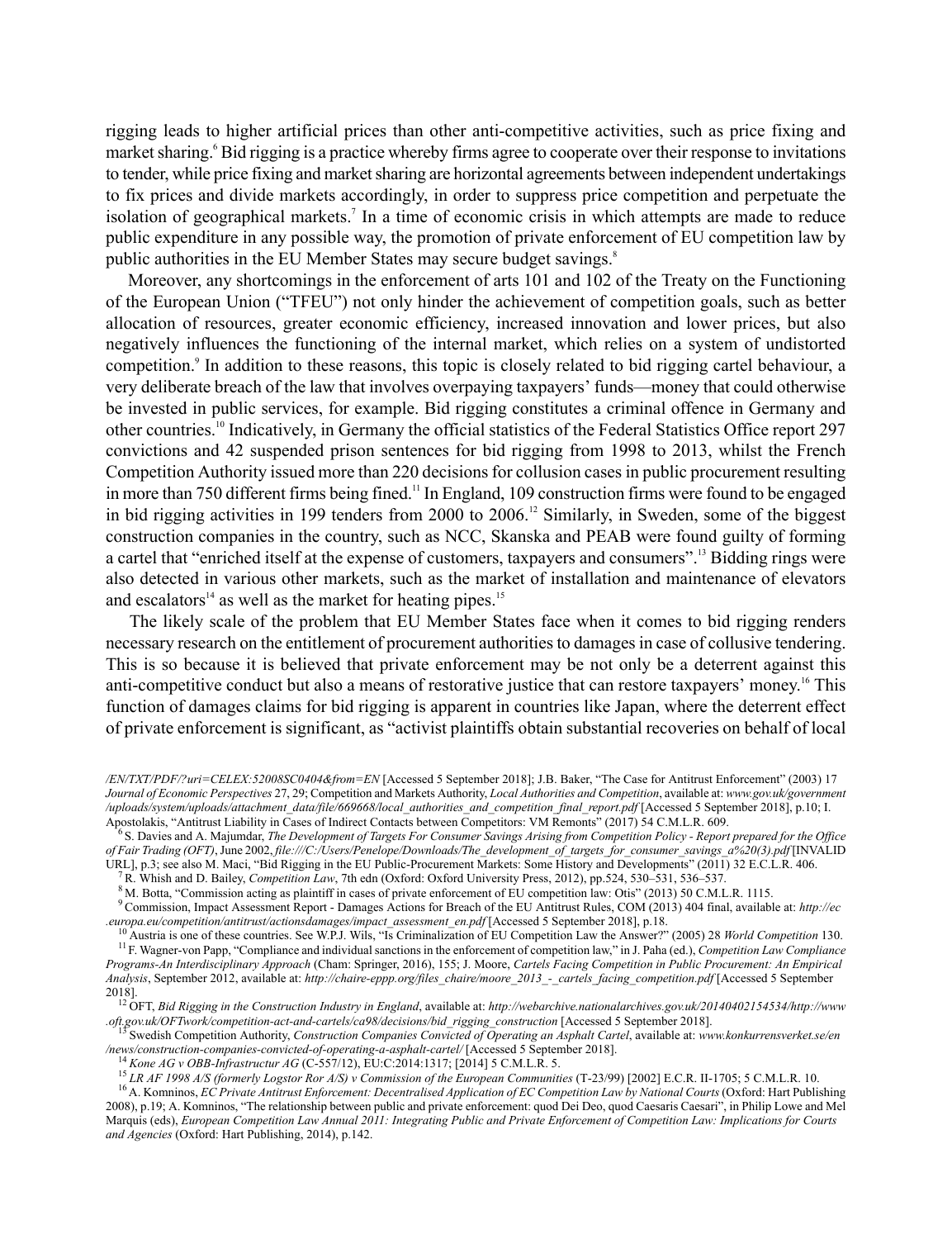governments and public entities frequently seek and obtain damages".<sup>17</sup> By contrast, in Europe damages claims for bid rigging do not yet play a crucial role in deterring anti-competitive activities,<sup>18</sup> but this does not mean that things may not change for the better.<sup>19</sup>

In light of the attempt to improve the European private damageslandscape, i.e. through the new Damages Directive, this article will firstly discuss the problems that contracting authorities usually face when seeking damages for bid rigging from colluding undertakings, such as proof of the loss suffered and its amount. Secondly, it will examine whether the new Damages Directive can overcome some or all of these issues and whether it brings any advantages over the longstanding damages claims based on tort law. As we will see after analysing the shortcomings of the new Damages Directive and the challenges arising under it relating to the incentives and practical obstaclesto bringing an action, there has not been much improvement in the legal reparation of contracting authorities as private litigants since its enactment. For this reason, this article asks whether any recommendations can be made to address this problem and whether there can be any alternative to compensatory remedies for contracting authorities.

This article is structured as follows. Section 2 explains the reasons why contracting authorities are reluctant to pursue an action against businesses engaged in bid-rigging practices in public procurement. These reasons are specific to bid rigging and they differ from the general obstaclesto effective compensation identified in the current "Green and White Articles" (see below) providing for damages actions for breach of the EU antitrust rules. The new Damages Directive is briefly outlined to better understand the obstacles faced by contracting authorities in seeking effective compensation. Section 3 examines the question of whether the ability to make claims for damages in case of bid rigging under the new Damages Directive is worthwhile and practicable, taking into account the fact that this ability already existed in most EU Member States under the national tort laws. This will be done by outlining and analysing the challenges that arise under the new Directive regarding private enforcement by procurement entities. In section 4, recommendations are made in order to deal with some of the hurdles that contracting authorities face when seeking damages for bid rigging, since the new Damages Directive failed to address them properly. In section 5, there is a discussion of whether a remedy which is not based on tortious liability but on contractual principles could also help contracting authorities to overcome the challenges under the new Damages Directive regarding their right to claim damages for bid rigging. The cause of action at issue is based on the experience gained in Germany and the UK. The last section draws together the main conclusions.

#### **2. Why Contracting Authorities Do Not Sue Cartels for Damages**

Before analysing the reasons why actions by public authorities to recover damages for bid rigging are infrequent in the EU, it is necessary to briefly present the legislative background of the new Damages Directive and refer to the main issues that were identified by the Green and White Article on damages actions for breach of the EU antitrust rules as obstacles to private enforcement.

On 19 December 2005, the Commission adopted the Green Article which identified the main obstacles to effective compensation.<sup>20</sup> The response to this public consultation was wide and involved several institutional stakeholders.<sup>21</sup> As a result, a Report and a Resolution were adopted by the European Parliament in 2007, which invited the Commission to proceed to a White Article that would make detailed proposals

<sup>&</sup>lt;sup>17</sup> S. Vande Walle, "Private Enforcement of Antitrust Law in Japan: An Empirical Analysis" (2011) 8 Comp. L. Rev. 8.

<sup>&</sup>lt;sup>18</sup> Commission, Impact Assessment Report - Damages Actions for Breach of the EU Antitrust Rules (2013); OECD Secretariat, *Relationship Between Public and Private Antitrust Enforcement*, June 2015, available at: *www.oecd.org/officialdocuments/publicdisplaydocumentpdf/?cote=DAF/COMP /WP3(2015)14&docLanguage=En* [Accessed 5 September 2018] ; B.J. Rodger, "Competition Law Litigation in the UK Courts: A Study of All Cases 2005-2008- Part I" (2009)2 G.C.L.R. 95, 104.

<sup>19</sup> M.P. Schinkel, "Effective Cartel Enforcement in Europe" (2007) 30 *World Competition: Law and Economics Review* 556–557.

<sup>20</sup> Commission, Green Article - Damages Actions for Breach of the EC antitrust rules, COM (2005)672 final, available at: *http://eur-lex.europa.eu /legal-content/EN/TXT/PDF/?uri=CELEX:52005DC0672&from=EN* [Accessed 5 September 2018]. The Green Article was prepared by a 2004 study on the conditions under which private parties can bring actions for antitrust damages.

<sup>&</sup>lt;sup>21</sup> Commission, Impact Assessment Report - Damages Actions for Breach of the EU Antitrust Rules (2013), p.6.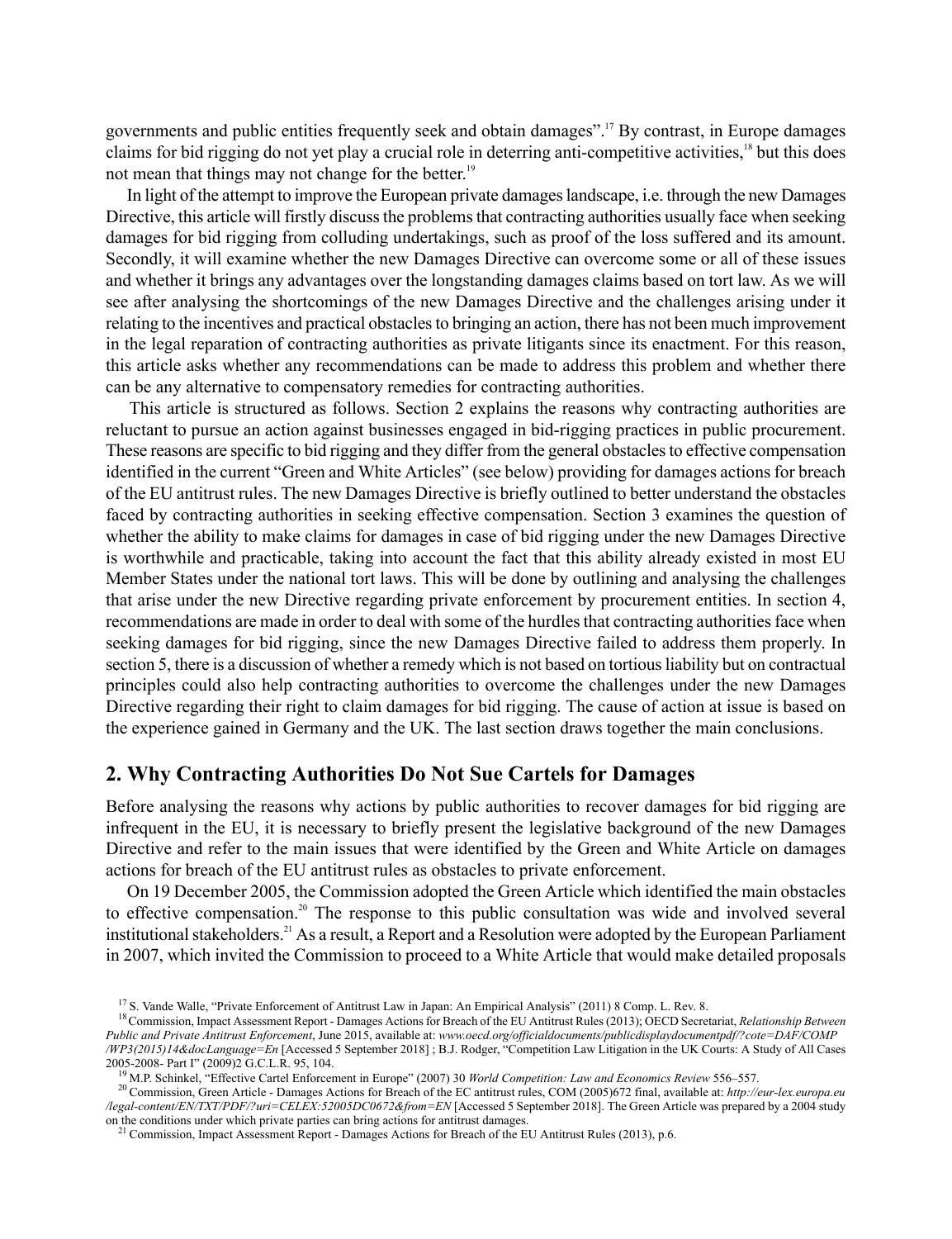to facilitate actions for damages.<sup>22</sup> On 2 April 2008, the White Article<sup>23</sup> was published including suggestions for specific measures that would ensure the effective exercise of the right to compensation for antitrust harm.<sup>24</sup> The White Article was accompanied by an Impact Assessment. In these documents, the major difficulties that victims of competition law infringements usually experience when asking for compensation were identified. Some of them were:

"The difficult access to the evidence that is necessary for proving a case, lack of clear rules on the passing-on defence (i.e. a defence against a direct purchaser's damages claim, relying on evidence showing that the overcharge resulting from a cartel was passed on-fully or partially- by the direct purchaser to its own customers further down the distribution chain), the calculation of damages and the rules concerning the costs of a damages action".<sup>25</sup>

The Directive sought to overcome these issues by introducing a number of key provisions. For instance, regarding access to evidence, it contemplated that courts should ensure enhanced but proportionate access to evidence held by plaintiffs, defendants and third parties, including antitrust agencies, subject to two important limitations.<sup>26</sup> The first one concerns the prohibition of disclosure of corporate statements submitted to the Commission under the EU's amnesty regime (i.e. its leniency programme) and the second concerns the ban on the disclosure of settlement submissions under the EU's settlement procedure.<sup>27</sup> Regarding the passing-on defence,<sup>28</sup> the new Damages Directive made the defence available in response to claims by either direct<sup>39</sup> or indirect<sup>30</sup> purchaser claims.<sup>31</sup> In case of direct purchaser claims, the burden of proof is on the defendant who must prove that every overcharge was passed on by the plaintiffs to their own customers.<sup>32</sup> The new Damages Directive also created a rebuttable presumption as to the existence of harm resulting from a cartel but it did not introduce any presumption as to any particular overcharge percentage.<sup>33</sup> Furthermore, it provided for joint and several liability of defendants in cartel cases, except where the infringer is a successful immunity recipient and a small or medium-sized enterprise ("SME").<sup>34</sup>

After briefly highlighting the measures introduced by the new Damages Directive with the aim of increasing civil antitrust claims, we turn now to the reasons why the level of private enforcement among contracting authorities is low in relation to bid rigging. Firstly, the entitlement of contracting authorities to damages under competition law can generate costs in terms of resources involved in litigation and time, which will ultimately be borne by the public budget to the detriment of taxpayers. This is particularly true in EU Member States where there are many and small procurement agencies ("high fragmentation of

<sup>27</sup> Commission, White Article on Damages Actions for Breach of the EC antitrust rules (2008), para.6; Sansom, Morfey and Teague, "Recent Developments in Private *Antitrust* Damages Litigation in Europe" (2015) 29 Antitrust 37.

 $^{28}$  I.e. a defence against a claim for damages for which the claimant passed on the whole or part of the overcharge resulting from the infringement of competition law.

Direct purchaser means a natural or legal person who acquired, directly from an infringer, products or services that were the object of an infringement of competition law: Directive 2014/104, art.2(23).

Indirect purchaser means a natural or legal person who acquired, not directly from an infringer, but from a direct purchaser or a subsequent purchaser, products or services that were the object of an infringement of competition law, or products or services containing them or derived therefrom: Directive 2014/104, art.2(24).

<sup>&</sup>lt;sup>22</sup> Commission, Impact Assessment Report - Damages Actions for Breach of the EU Antitrust Rules (2013), p.6.

<sup>23</sup> Commission, White Article on Damages Actions for Breach of the EC antitrust rules, COM(2008)165 final, *http://ec.europa.eu/competition /antitrust/actionsdamages/impact\_assessment\_en.pdf* [Accessed 5 September 2018].

<sup>24</sup> Commission, Impact Assessment Report - Damages Actions for Breach of the EU Antitrust Rules (2013), p.6.

<sup>&</sup>lt;sup>25</sup> Commission, Impact Assessment Report - Damages Actions for Breach of the EU Antitrust Rules (2013), p.15; Commission, White Article on Damages Actions for Breach of the EC antitrust rules (2008), para.2; Schinkel, "Effective Cartel Enforcement in Europe" (2007) 30 *World Competition:*

*Law and Economics Review* 557–558. <sup>26</sup> Directive 2014/104, art.6; M. Sansom, A. Morfey and P. Teague, "Recent Developments in Private *Antitrust* Damages Litigation in Europe" (2015) 29 Antitrust 33, 36–37.

<sup>31</sup> Directive 2014/104, art.13; Sansom, Morfey and Teague, "Recent Developments in Private *Antitrust* Damages Litigation in Europe" (2015) 29 Antitrust 37.

<sup>32</sup> Directive 2014/104, art.13.

<sup>33</sup> Directive 2014/104, art.17; Sansom, Morfey and Teague, "Recent Developments in Private *Antitrust* Damages Litigation in Europe" (2015) 29 Antitrust 37.

<sup>34</sup> Directive 2014/104, art.11.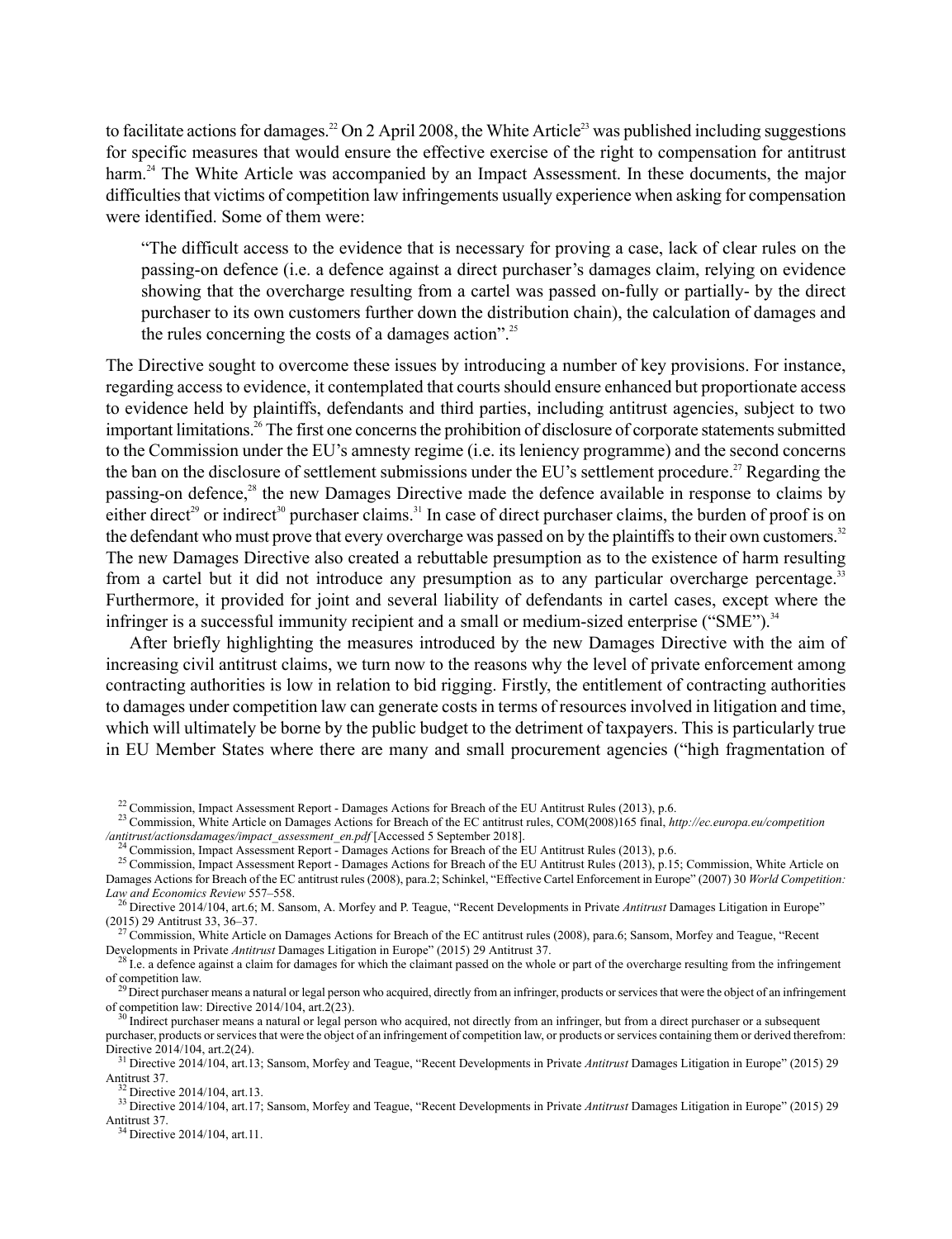public sector"), that lack or do not allocate efficiently enforcement resources. The "loser pays" cost rule that governs the national tort systems in Europe makes a claim for damages very expensive and risky for contracting authorities that manage and use the taxpayers' money, i.e. the State budget.

Whereas private actors usually have a strong motivation and industry-specific knowledge to monitor and detect anti-competitive behaviour,<sup>35</sup> public officers may have difficulty in identifying and comprehending the length and nature of deviations from the initial quantity ordered and contracted by the State. This is so because bid rigging is tricky to detect, whilst the public procurement community is not always equipped with tools to prevent, detect and deter bid rigging, as successfully happens in the UK for instance, where the Competition Market Authority ("CMA") has developed tools and advice to help purchasers within the public sector identify suspicious behaviour by suppliers when bidding for contracts.<sup>36</sup> Public officers are also under constant pressure to ensure maximum value for taxpayers' money, whilst having to take numerous considerations—legal, environmental and social—into account. This means that sometimes they may pay little attention to whether bidding rings exist or not, without constantly monitoring bidding activities and without performing analyses on bid data in order to collect historical information on bidding behaviour. This makes sense if it is also considered that the performance of public officers is generally not assessed on the basis of the number of bidding rings discovered but on how they set up and ran the bidding processes successfully to meet public needs without delay.<sup>37</sup> In addition to the above, when it comes to bid rigging, there are many EU Member States, such as Austria, Belgium, Germany, Hungary and Romania which, as a matter of policy, promote more individual sanctions, like criminal penalties<sup>38</sup> as opposed to sanctions operating at the corporate level, like civil damages claims. Another reason could be that only a few cases have recently been brought by public contracting authorities in the courts of Member States for damages resulting from bid rigging, giving a false impression that bid rigging is less of a problem in the EU. $39$  According to a 2007 study, the antitrust infringement that is most frequently challenged through private litigation in the EU is vertical restraints , <sup>40</sup> and only 12 cases out of 96 involved hardcore cartels, including bid rigging schemes.<sup>41</sup> Nevertheless, in Netherlands after the revelation of bidding rings in the construction sector, the government reached a global settlement with the construction industry, recovering 70 million Euros in damages for bid rigging.<sup>42</sup>

One of the few cases brought for damages resulting from bid rigging in the EU is *European Commission v Otis NV*, which preceded the new Damages Directive. <sup>43</sup> In this case, the EU represented by the Commission, asked for damages for the higher price it allegedly paid for the maintenance of elevators in European institution buildings in Belgium and Luxembourg, as a result of the anti-competitive practices established in the decision of 21 February 2007. According to the Commission's decision in 2007, the

<sup>35</sup> R. Preston McAfee, H.M. Mialon and S.H. Mialon, "Private v. Public Antitrust Enforcement: A Strategic Analysis" (2008) 92 *Journal of Public* Economics 1866-1867; Department for Business Innovation & Skills, Private Actions in Competition Law: A Consultation on Options for Reform -*Government Response*,January 2013, available at: *www.gov.uk/government/uploads/system/uploads/attachment\_data/file/70185/13-501-private-actions -in-competition-law-a-consultation-on-options-for-reform-government-response1.pdf* [Accessed 5 September 2018], pp.8, 11; A. Renda, J. Peysner, A.J. Riley and B.J. Rodger, Making Antitrust Damages Actions More Effective in the EU: Welfare Impact and Potential Scenarios - Final Report, 2007, p.18.

The CMA Screening for Cartels tool is freely available for procurement professionals to download and use. It is a software that uses algorithms to spot unusual bidder behaviour and pricing patterns which may indicate that bid rigging has taken place. For further information, see: *www.gov.uk /government/news/cma-launches-digital-tool-to-fight-bid-rigging* [Accessed 5 September 2018].

<sup>&</sup>lt;sup>37</sup> Alberto Heimler, "Cartels in Public Procurement" (2012) 8(4) Journal of Competition Law & Economics 861.<br><sup>38</sup> Wagner-von Papp, "Compliance and Individual Sanctions in the Enforcement of Competition Law" (2016).

<sup>&</sup>lt;sup>39</sup> S. Vande Walle, Private Antitrust Litigation in the European Union and Japan: A Comparative Perspective (Antwerp: Maklu Publishers, 2013), p.227.<br><sup>40</sup> Vertical restraints are agreements or concerted practices between two or more undertakings operating at a different level of the production or

distribution chain, that may affect trade between Member States and that prevent, restrict or distort competition. For further information, please see Guidelines on Vertical Restraints [2010] OJ C130/1.

 $^{41}$  Renda, Peysner, Riley and Rodger, Making Antitrust Damages Actions More Effective in the EU: Welfare Impact and Potential Scenarios - Final *Report* (2007), p.40.

S. Vande Walle, Private Antitrust Litigation in the European Union and Japan: A Comparative Perspective, (Antwerp: Maklu Publishers 2013), p.232.

<sup>43</sup> *European Commission v Otis NV* (C-199/11), EU:C:2012:684; 4 [2013] C.M.L.R. 4.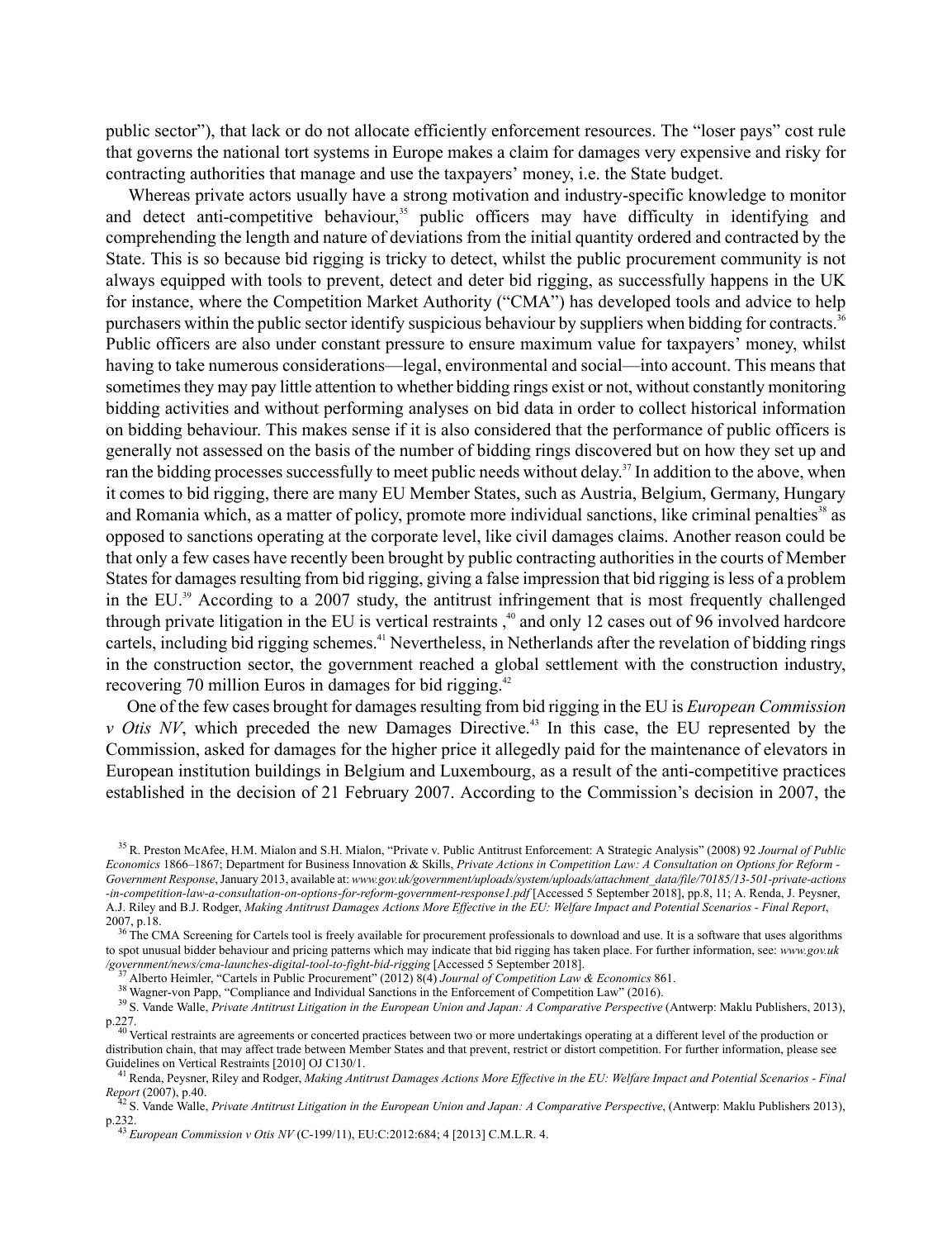elevator manufacturers were found guilty of infringement of art.101 TFEU from 1996 to 2004, as they were involved in market sharing and bid rigging with regard to the installation and maintenance of elevators and escalators in Belgium, Germany, Luxembourg and the Netherlands. Shortly thereafter, the Commission fined the relevant elevator manufacturers 992 million Euros.

Despite this decision, the Court dismissed the Commission's claim for damages in respect of the harm caused by the elevators and escalators cartels.Since the new Directive was not applicable when the action for damages was lodged and so the rebuttable presumption under art.17(2) did not yet apply, it was held that the Commission did not submit direct evidence or oral evidence of witnesses that could determine or estimate the damages caused by the cartel arrangements.<sup>44</sup> In other words, before the enactment of the new Damages Directive, it could not be assumed that practices such as bid rigging automatically led to higher prices.

As already highlighted above, the introduction of the new Damages Directive has arguably not improved the position. The fact that cartels are presumed to cause harm does not mean that the (exact amount of the) cartel overcharge is automatically proved nor the loss suffered by the claimant. The financial harm still needs to be specified and quantified and currently the burden of proof is on the claimant. This is an additional reason why contracting authorities are not particularly well-placed to pursue an action for damages against cartels.

#### **3. Evaluation of the New Directive's Effectivenessin Fostering Actionsfor Damages**

As indicated, there were a number of reasons why the level of private enforcement for bid rigging has been historically low. With the aim of improving the position of government procurement authorities as private litigants in competition cases, para.(3) in the Preamble of the new Damages Directive was introduced. According to the Preamble, in addition to consumers and undertakings, public authorities (and so procurement entities) can also claim compensation before national courts for the harm caused to them by an infringement of arts 101 and 102 TFEU. This right already existed in most EU Member States and so the new Damages Directive expressly confirms that arts 101 and 102 TFEU create obligations and rights for contracting authorities that national courts must enforce. Competition damages for bid rigging in public procurement will enable contracting authorities to get compensated for losses unjustly suffered. Under the legal regime of the new Damages Directive, a pivotal question arises as to whether the new Damages Directive is effective for the legal reparation of contracting authorities as private litigants, and whether this will bring any advantages over the longstanding damages claims based on tort law. In order to answer this question, there is need to take into account the shortcomings and challenges arising under the Directive.

First, the new Damages Directive does not provide for specific aspects of antitrust litigation, such as legal costs and cost shifting (loser pays), which are determinant factors of whether the harmed contracting authorities will commence a legal action or not,<sup>45</sup> as procurement entities manage and spend public money and so it is the citizens that will eventually bear any financial loss and litigation cost by contributing to the state budget as taxpayers.<sup>46</sup> For contracting authorities in their capacity as claimants, the size and predictability of litigation costs can determine whether they will access justice or not because if the costs are too high, there may be no benefit for them to pursue a legal action.<sup>47</sup> In almost all countries, cost

<sup>&</sup>lt;sup>44</sup> J. Ramos and D. Muhume, "The Brussels Court judgement in Commission v Elevators manufacturers, or the story of how the Commission lost an action for damages based on its own infringement decision" (2015) 36 E.C.L.R. 386.<br><sup>45</sup> M. De Sousa e Alvim, "The new Directive on antitrust damages - a giant step forward? (2015) 36 ECLR, p.247; S. Peyer, Compensation

Damages Directive" (2016) 12 E.C.J. 87–112; S. Peyer, "The Antitrust Damages Directive – Much Ado About Nothing?", in Cisotta and Marquis (eds), *Litigation and Arbitration in EU Competition Law* (Cheltenham: Edward Elgar ,2015).

<sup>46</sup> M. Maci, "Private Enforcement in Bid Rigging Cases in the European Union" (2012) 8 (I) E.C.J. 216.

 $47$  C. Hodges, S. Vogenauer and M. Tulibacka, "The Oxford Study on Costs and Funding of Civil Litigation - Introduction", in Hodges, Vogenauer and Tulibacka (eds), *The Costs and Funding of Civil Litigation: A Comparative Perspective* (Bloomsbury Publishing 2010), p.4.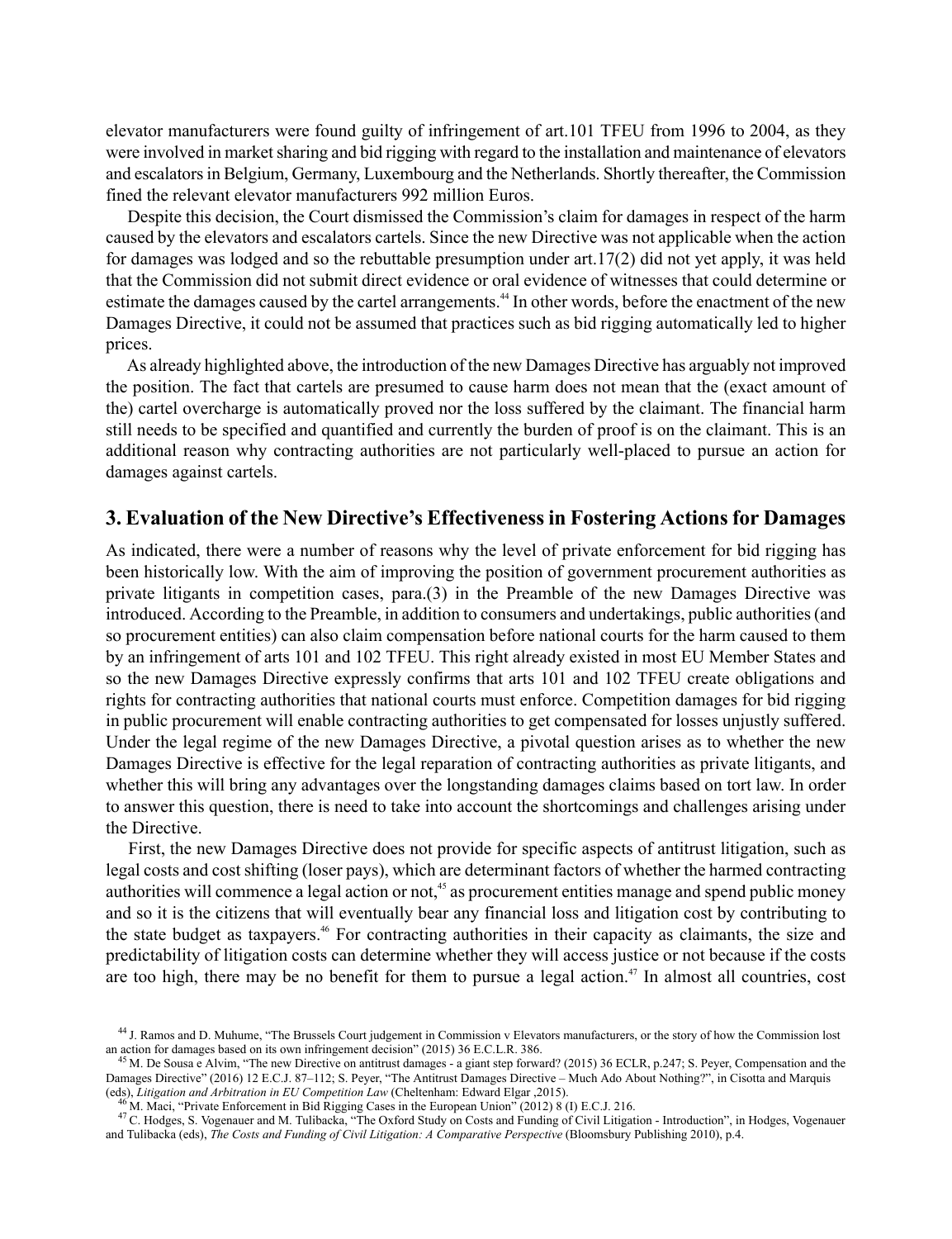shifting (loser pays) is the general rule, apart from Lithuania and the USA, where each party undertakes its own costs.<sup>48</sup> By not following the example of Lithuania and the USA, the new Damages Directive has lost the chance to overcome the funding barriers that claimants usually face when it comes to bring damages for anti-competitive practices, depending in this way on the discretionary power of each court to award or not reasonable costs instead of full legal costs. It was suggested that such important elements of the private enforcement of competition law were left out of the Directive's scope on purpose; otherwise the new Damages Directive would not be accepted. The loser pays rule is too engrained in European legal tradition.<sup>49</sup>

Secondly, the new Damages Directive has not dealt with the key procedural hurdles that a contracting authority may face when bringing a damages claim for bid rigging, such as the evidence of a causal link and the quantification of the financial harm suffered by contracting authorities as a result of overcharged products or services in the context of the public procurement procedure. The Directive has been "reticent to engage in an extensive harmonization of the causation requirement", by insisting on reliance on the various tort law systems of EU Member States, under the framework of the principles of equivalence and effectiveness.<sup>50</sup> The CJEU has also not clarified the issue.<sup>51</sup> Though the new Damages Directive proceeded to include a number of provisionsthat make the evidence of a causal link much easier, practically speaking, these steps are not adequate to boost the number of damage actions initiated by public contracting authorities. Despite the explicit rule of joint and several liability in art.11, nothing is really gained by this rule. When it comes to bid rigging, it is much harder in terms of evidence to establish which undertakings were participants in the bidding ring and which undertakings were outsiders. This is so because there is not any typical illegal behaviour that would enable a simple establishment of who is in the bidding ring and who is not, as may happen in normal cartels, where one of the ways to determine cartel membership is to look at the level of output that a firm produces before and after the alleged cartel formation. Moreover, the lack of familiarity of procurement officers with bidding patterns related to bid rigging makes it even harder for them to assess whether or not a specific tender presents a bid pattern that raises concerns and constitutes prima facie evidence of bid rigging that needs formal antitrust investigation. $52$  So, the extra difficulty of identifying the members of the bidding ring as well as the fact that procurement agencies lack skills and experience necessary to identify prima facie evidence of bid rigging and to apply the economic theories of collusion means that inevitably the private enforcement will be little in the domain of public procurement. Yet, some jurisdictions have gotten off to a good start by enabling their national competition authorities to control the competitiveness of public procurement and initiate a bid rigging case on their own initiative every time they suspect infringement of competition law in the course of a public tender. 53

The same applies to the reversal of the burden of proof on the infringer/defendant, in case it invokes as a defence against a claim for damages the fact that the injured party/claimant has already reduced its actual loss by passing it on, entirely or partly, to its own purchasers.<sup>54</sup> It is not usual at all in the context of public procurement to see public authoritiesselling on the goodsthat they procure and do so for a profit. Again, it is neither common nor usual at all to see indirect purchasersin the context of public procurement,

*Procurement Bodies* (2015).

<sup>54</sup> Directive 2014/104, Recital 39

<sup>&</sup>lt;sup>48</sup> C. Hodges, S. Vogenauer and M. Tulibacka, "The Oxford Study on Costs and Funding of Civil Litigation - National approaches to costs and funding of civil litigation", in C. Hodges, S. Vogenauer and M. Tulibacka (eds), *The Costs and Funding of Civil Litigation: A Comparative Perspective* (Oxford: Hart Publishing, 2010), p.17.

<sup>49</sup>Editorial Comments, "One bird in the hand …The Directive on Damages Actions for Breach of the Competition Rules" (2014) 51 C.M.L.R. 1342. <sup>50</sup> I. Lianos, "Causal Uncertainty and Damages Claims for the Infringement of Competition Law in Europe" (2015) 1 *Yearbook of European Law*

<sup>50.&</sup>lt;br><sup>51</sup> F.G. Wilman, "The End of the Absence? The Growing Body of EU Legislation on Private Enforcement and the Main Remedies It Provides For" (2016) 53 C.M.L.R. 902.<br><sup>52</sup> International Competition Network, Anti-Cartel Enforcement Manual- Chapter on Relationships between Competition Agencies and Public

*Procurement Bodies*, April 2015, available at: *http://internationalcompetitionnetwork.org/uploads/library/doc1036.pdf* [Accessed 5 September 2018]. <sup>53</sup> International Competition Network, *Anti-Cartel Enforcement Manual- Chapter on Relationships between Competition Agencies and Public*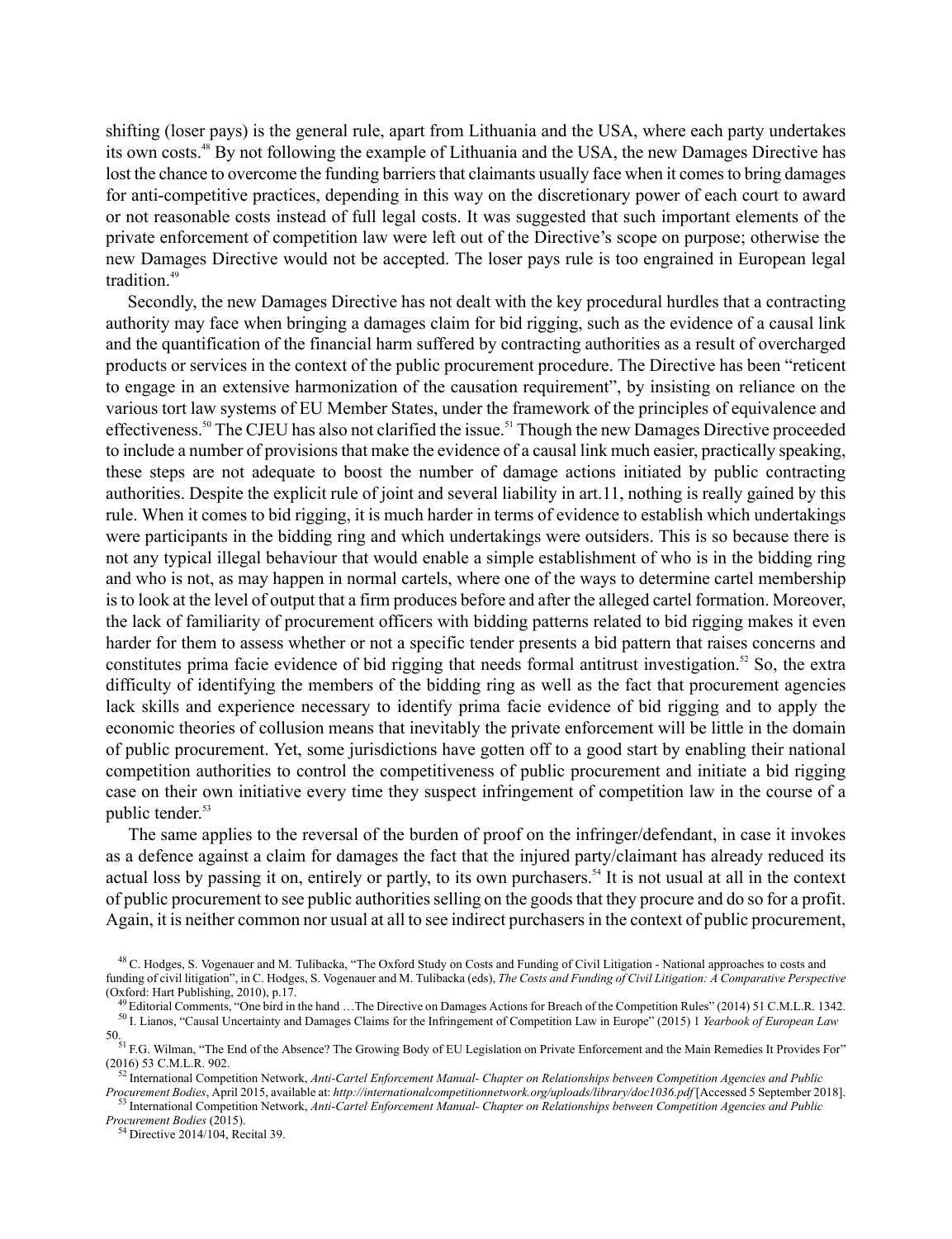namely natural or legal persons who acquired from a government department or local authority products or services that were the object of bid rigging or derived therefrom. Thus, the presumption of causality for the benefit of indirect purchasers because they "did not themselves make any purchase from the infringer (i.e. bid riggers in our case) to prove the scope of that harm<sup>1555</sup> does not have practical relevance in case of contracting authorities suing cartels for damages in the context of the public procurement process. At this point, it would be worth mentioning that the passing-on defence is not accepted in the USA in line with the *Illinois Brick* case.<sup>56</sup> However, there are some exceptions to the exclusion of indirect purchaser claims provided for in US Federal law and cost-plus pricing $57$  is one of them.<sup>58</sup>

Even the causal presumption for cartels that the new Damages Directive expressly sets in order to "remedy the information asymmetry and some of the difficulties associated with quantifying antitrust harm, as well as to ensure the effectiveness of claims for damages",<sup>59</sup> is not enough for contracting authorities to be incentivised to sue bid riggers for damages. To be more specific, according to art.17 of the new Damages Directive, it shall be presumed that cartel infringements cause harm and the infringer shall have the right to rebut that presumption. Yet, the existence of an infringement decision does not prove itself the level of harm incurred by the overcharge.<sup>60</sup> Contracting authorities must still predict the real prices of the supplies or services had bid riggers not raised them artificially, by estimating what the winning bids would have been but for the collusive agreement (the counterfactual).<sup>61</sup> This is something particularly demanding and costly, especially in view of the "blanket ban" imposed on the disclosure of files and documents submitted by the firm that first blew the whistle on the bid-rigging conspiracy<sup>62</sup> as well as the difficulty of procurement officers in identifying and comprehending the length and nature of deviations from the initial quantity ordered and contracted by the State for the reasons discussed in section 2. The demonstration and calculation of the cartel overcharge by contracting authorities becomes even more difficult in cases in which there is need to take into account environmental, social and innovative aspects when assessing a tender on the basis of the best price-quality ratio. By procuring in a more quality oriented way, contracting authorities are called to determine each time the overcharge not only on the basis of price and life-cycle costs but also quality, environmental considerations, social aspects or innovation of what is procured.

Of course the new Damages Directive contemplatesthat when it is practically impossible or excessively difficult for a claimant precisely to quantify the harm suffered on the basis of the evidence available, the national courts shall be empowered to estimate the amount of harm.<sup>63</sup> However, the calculation of damages is one of the most complex issues in private competition law claims. In addition, the damage estimation exercise may be rather challenging for contracting authorities for another reason. Bid riggers take great care not to get detected and so direct proof of the amount of the overcharge is not usually available in the context of public procurement.<sup>64</sup> This is compounded by the fact that the application of the leniency

 $^{62}$  Directive 2014/104, art.6(6); J. Kwan-Terry, "The Damages Directive: end of England's eminence?" (2015) 36 E.C.L.R. 459.

 $63$  Directive 2014/104, art.17(1).

<sup>64</sup> Howard and Kaserman, "Proof of Damages in Construction Industry Bid-Rigging Cases" (1989) 34 *Antitrust Bulletin* 363–364; Bishop and Walker, *The Economics of EC Competition Law: Concepts, Application and Measurement* (2010), pp.363–364.

 $55$  Directive 2014/104, Recital 36 and art.14(2).

<sup>56</sup> *Illinois Brick Co v Illinois*, 431 US 720 (1977).

 $57$  Cost plus contracts do not specify a price, like in case of a fixed price contract, where the seller receives a lump sum payment irrespective of the costs actually incurred, but they reimburse the contract or for costs. This reduces the adversarial relationship that may arise between the seller and the buyer if the completion of the contract entails additional work above the originally described, and for this reason cost plus contracts are generally preferred in the construction industry. For further information, please see Patrick Bajari and Steven Tadelis, *Procurement Contracts: Fixed Price vs. Cost Plus*, available at: *https://papers.ssrn.com/sol3/papers.cfm?abstract\_id=156470* [Accessed 5 September 2018].

In re ATM Fee Antitrust Litigation, 686 F.3d 741 (9th Cir. 2012); Commission, Study on the Passing-On of Overcharges - Final Report 2016, available at: *http://ec.europa.eu/competition/publications/reports/KD0216916ENN.pdf* [Accessed 5 September 2018], pp.18–20; Herbert Hovenkamp, "The Indirect-Purchaser Rule and Cost-Plus Sales" (1990) 103(7) *Harvard Law Review* 1717–1731.

 $<sup>9</sup>$  Directive 2014/104, Recital 42 and art.17(2).</sup>

<sup>60</sup> A. Stephan, "The EU Damages Directive", in D. Geradin, A. Stephan and C. Argenton (eds), *EU Cartel Law and Economics* (Oxford: Oxford University Press, 2018) forthcoming.

<sup>61</sup> J.H. Howard and D. Kaserman, "Proof of Damages in Construction Industry Bid-Rigging Cases" (1989) 34 *Antitrust Bulletin* 363–364; S. Bishop and M. Walker, *The Economics of EC Competition Law: Concepts, Application and Measurement* (London, Sweet & Maxwell, 2010), Ch.17.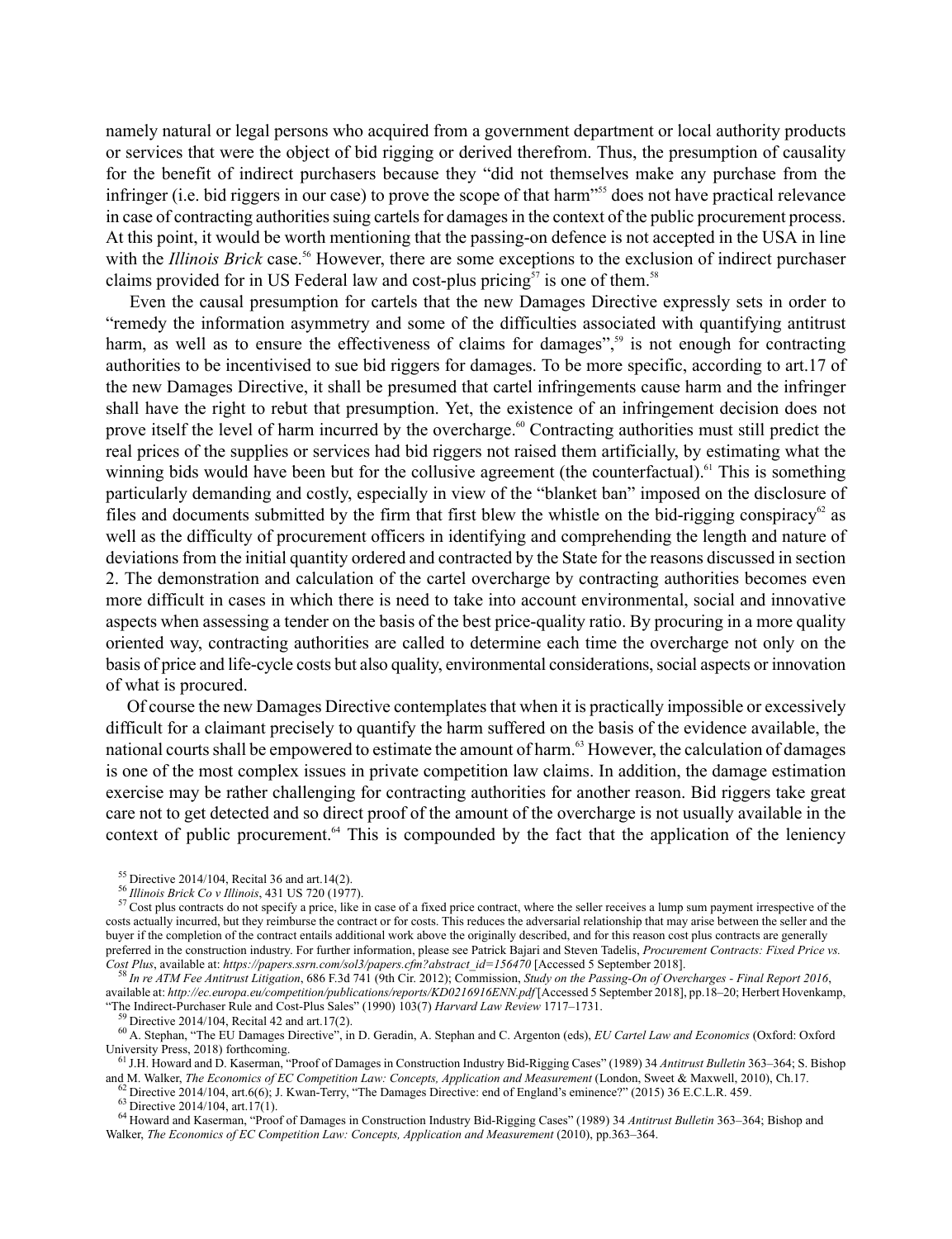programme for the detection of bid rigging in public procurement is not widespread, in contrast to normal cartels where leniency applicants are the most frequent source of information.<sup>65</sup> As a consequence, the difficulty, time and administrative cost of collecting intelligence and evidence of cartel infringements still remains in public procurement, whilst the leniency programme could have been a significant help for public officers.

The first reason for this is the great stability of cartels in public procurement markets. It is a disincentive for colluding firms to report the existence of a bidding ring when it does not seem to break up immediately.<sup>66</sup> The second reason relates to the fact that many cartels are usually reported in the context of a merger between two firms, as soon as the acquiring firm discovers the anti-competitive conduct of the acquired firm. In case of public procurement, the size of bid rigging companies is usually small and so a merger between them does not fall under the turnover threshold to trigger a merger notification under the EU law.<sup>67</sup> Moreover, the reputational damage that can be politically adverse in the next procurement process is another disincentive for firms involved in a bidding ring, when it comes to apply for leniency.<sup>68</sup> The ineffectiveness of leniency policies when it comes to bid rigging has also been empirically proved by an experimental study that took place in a repeated procurement auction game.<sup>69</sup> But even if direct proof of the overcharge amount is available, it will probably be an "understated measure of damage".<sup>70</sup>

Further, there may be difficulty in deciding which contracts to include in the sample under investigation in order to classify them as rigged or unrigged.<sup>71</sup> As already explained above, when it comes to bid rigging, there is not a typical illegal behaviour that gives an indication of which undertakings were participants in the bidding ring and which undertakings were outsiders, thus enabling contracting authorities to collect evidence and make the relevant classifications. This is particularly true in the case of industries where there has been evidence of "endemic" bid rigging in respect of thousands of tenders, such as the construction sector in England and Scotland, in which, according to one study, 112 companies were found to be engaged in bid rigging.<sup>72</sup> If this problem is not properly addressed, the statistical analysis of damages may be "seriously biased downward", by indicating lower damages than were actually suffered by the victims.<sup>73</sup>

An additional problem may be the identification of an adequate control group so that comparator-based methods may be used in order to estimate over time on the same market the price difference between the real value of the products or services and the artificially raised price at which they were purchased by the contracting authorities.<sup>74</sup> This means that a reliable statistical evaluation presupposes a sufficient number of unrigged observationsin order to compare the price in the infringementscenario with a non-infringement scenario.<sup>75</sup> However, it may be rather difficult to collect data on public contracts awarded before the formation of a bidding ring and after its detection, either because of the time that has passed or because

<sup>65</sup> Heimler, "Cartels in Public Procurement" (2012) 8(4) *Journal of Competition Law & Economics* 857. See also Wils, "The Use of Leniency in EU Cartel Enforcement: An Assessment after Twenty Years" (2016) 39(3) *World Competition* 327–388.

<sup>66</sup> Heimler, "Cartels in Public Procurement" (2012) 8(4) *Journal of Competition Law & Economics* 859.

<sup>67</sup> Heimler, "Cartels in Public Procurement" (2012) 8(4) *Journal of Competition Law & Economics* 859.

<sup>68</sup> Heimler, "Cartels in Public Procurement" (2012) 8(4) *Journal of Competition Law & Economics* 10–12; ICN, *Anti-Cartel Enforcement Manual: Relationships between Competition Agencies and Public Procurement Bodies*, April 2015, available at: *www.internationalcompetitionnetwork.org*

htploads/library/doc1036.pdf [Accessed 5 September 2018].<br><sup>69</sup> Y. Hamaguchi and T. Kawagoe, An Experimental Study of Procurement Auctions with Leniency Program, CPRC Discussion Article Series CPDP-24-E, January 2007, available at: *https://www.researchgate.net/publication/237664384\_An\_Experimental\_Study\_of\_Procurement\_Auctions* with Leniency Programs [Accessed 5 September 2018]; C. Marvão and G. Spagnolo, "What do we know about the effectiveness of leniency policies? A survey of the empirical and experimental evidence", in Caron Beaton-Wells and Christopher Tran (eds), *Anti-Cartel Enforcement in a Contemporary* Age - Leniency Religion (Oxford: Hart Publishing, 2015), pp.77–78.<br><sup>70</sup> Howard and Kaserman, Proof of Damages in Construction Industry Bid-Rigging Cases (1989) 34 Antitrust Bulletin 363–364; Bishop and Walker,

*The Economics of EC Competition Law: Concepts, Application and Measurement* (2010), pp.363–364.

<sup>71</sup> Howard and Kaserman, "Proof of Damages in Construction Industry Bid-Rigging Cases" (1989) 34 *Antitrust Bulletin* 365.

<sup>&</sup>lt;sup>72</sup>M. Tournier and J. Pheasant, "The UK Construction Industry Under the Spotlight Again" (2008) 29 E.C.L.R. 557–559.

<sup>73</sup> Howard and Kaserman, "Proof of Damages in Construction Industry Bid-Rigging Cases" (1989) 34 *Antitrust Bulletin* 365.

<sup>&</sup>lt;sup>74</sup> Howard and Kaserman, "Proof of Damages in Construction Industry Bid-Rigging Cases" (1989) 34 Antitrust Bulletin 365–366.<br><sup>75</sup> Commission, Practical Guide Quantifying Harm in Actions For Damages Based on Breaches of Ar

of the European Union, SWD (2013) 205, available at: *www.ec.europa.eu/competition/antitrust/actionsdamages/quantification\_guide\_en.pdf* [Accessed 5 September 2018], pp.15–19.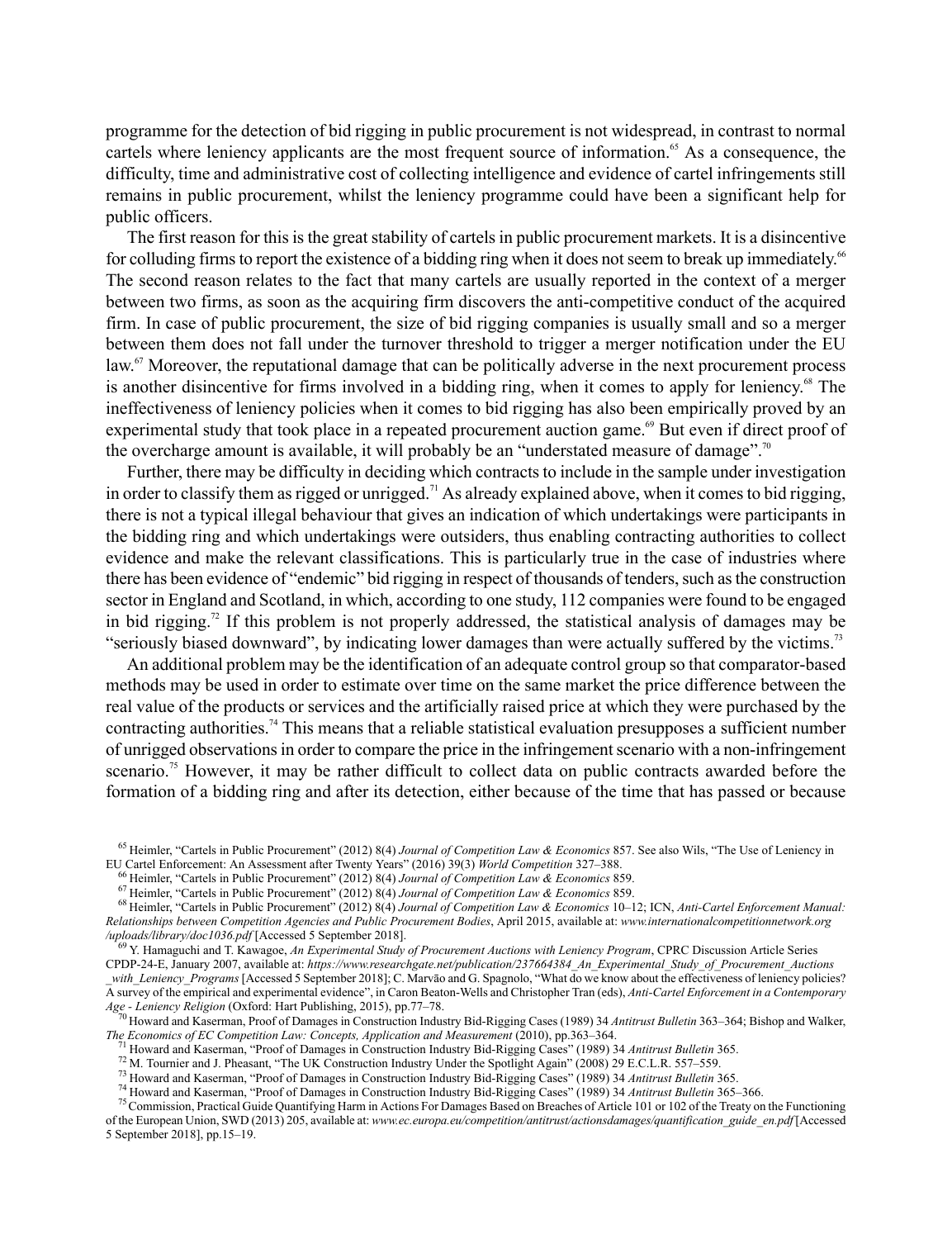the damages action was brought so promptly that not many public contracts could be concluded in the aftermath.<sup>76</sup> Particularly in the domain of public procurement, where the fragmentation of the public sector is extremely high, there is an enormous volume of data which is fragmented in computerised systems from different contracting authorities. As a result, the collection of data on public contracts awarded before the formation and after the detection of a bidding ring becomes even more difficult. What is more, as already mentioned in the previous paragraph, in industries where bid rigging turns out to be "endemic", it is rather hard to ensure a sufficient number of unrigged observations.

In addition to the above weaknesses and challenges that the new Directive presents, there is empirical research suggesting that there would be no point in promoting private enforcement actions involving bidding rings. This is so because of the limited role that private antitrust litigation plays in most European jurisdictions regarding the deterrence of anti-competitive violations and the compensation of consumers and undertakings suffering from those violations.<sup>77</sup> Additionally, settlements are prevalent in EU Member States. According to the Organisation for Economic Co-Operation and Development ("OECD") only a few victims of antitrust infringement have been indemnified, as from 2006 to 2012 "less than 25 per cent of the European Commission's infringement decisions were followed by damages actions".<sup>78</sup> The European Commission clearly stated in para.52 of its Impact Assessment Report on damages actions for breach of the EU antitrust rules that:

"Out of the 54 final cartel and antitrust prohibition decisions taken by the Commission in the period 2006-2012, only 15 were followed by one or more follow-on actions for damages in one or more Member States. In total, 52 actions for damages were brought in only seven Member States. In the 20 other Member States, the Commission is not aware of any follow-on action for damages based on a Commission decision".<sup>79</sup>

Though it is not clear whether the above statistics include public bodies that sue for bid rigging, it is likely that the same applies because settlements are also favoured in the domain of public procurement. Public authorities are usually in a strong position to encourage bidders to settle claims for damages instead of going to court, as the undertakings know well that they will have to bid for future public contracts from the former. At the same time, contracting authorities take great care not to spoil cooperative relationships with future partners and so they may be content with partial instead of full compensation, since a settlement would be better for them than nothing. The overall prevalence of settlement activity in public procurement can also be supported by the new Damages Directive, which contemplates in Recital (48) that: "infringers and injured parties should be encouraged to agree on compensating for the harm caused by a competition law infringement through consensual dispute resolution mechanisms, such as out-of-court settlements, arbitration, mediation or conciliation". Thus, "an infringer that pays damages through consensual dispute resolution should not be placed in a worse position vis-à-vis its co-infringers than it would otherwise be without the consensual settlement".<sup>80</sup> Moreover, compensation paid as a result of consensual settlement

<sup>78</sup> OECD Secretariat, *Relationship Between Public and Private Antitrust Enforcement* (2015), p.5. <sup>79</sup> Commission. Impact Assessment Report - Damages Actions for Breach of the EU Antitrust Rules (2013).

<sup>80</sup> Directive 2014/104, Recital 51.

<sup>76</sup> Howard and Kaserman, Proof of Damages in Construction Industry Bid-Rigging Cases (1989) 34 *Antitrust Bulletin* 365–366.

<sup>&</sup>lt;sup>77</sup> According to the Ashurst study that took place in 2014, almost 104 damages actions were identified for the whole of the EU. Another report which was prepared for the European Commission found only 96 antitrust damages actions between May 2004 and the third quarter of 2007. From these antitrust actions, 61 concerned horizontal agreements, concerted practices or naked cartels (12 on hardcore cartels or concerted practices, 1 on horizontal agreements); and 22 cases involved abuses of dominance. The aforementioned damages actions were observed only in 10 of the 27 Member States. Moreover, research from the Office of Fair Trading ("OFT") in the UK surveyed 202 companies about their views on private actions under competition law. Although 45 of them thought that their company had been harmed by a breach of competition law by someone else, only five companies finally decided to bring an action because the expected costs would outweigh the benefits. *See*D. Waelbroeck, D. Slater and G. Even-Shoshan, *Study on the* Conditions of Claims for Damages in Case of Infringement of EC Competition Rules, Comparative Report, 31 August 2004, available at: http://ec *.europa.eu/competition/antitrust/actionsdamages/comparative\_report\_clean\_en.pdf* [Accessed 5 September 2018]; Renda, Peysner, Riley and Rodger, Making Antitrust Damages Actions More Effective in the EU: Welfare Impact and Potential Scenarios - Final Report (2007); Department for Business, Innovation and Skills, Private Actions in Competition Law: A Consultation on Options for Reform, April 2012, available at: www.gov.uk/government */uploads/system/uploads/attachment\_data/file/31528/12-742-private-actions-in-competition-law-consultation.pdf* [Accessed 5 September 2018].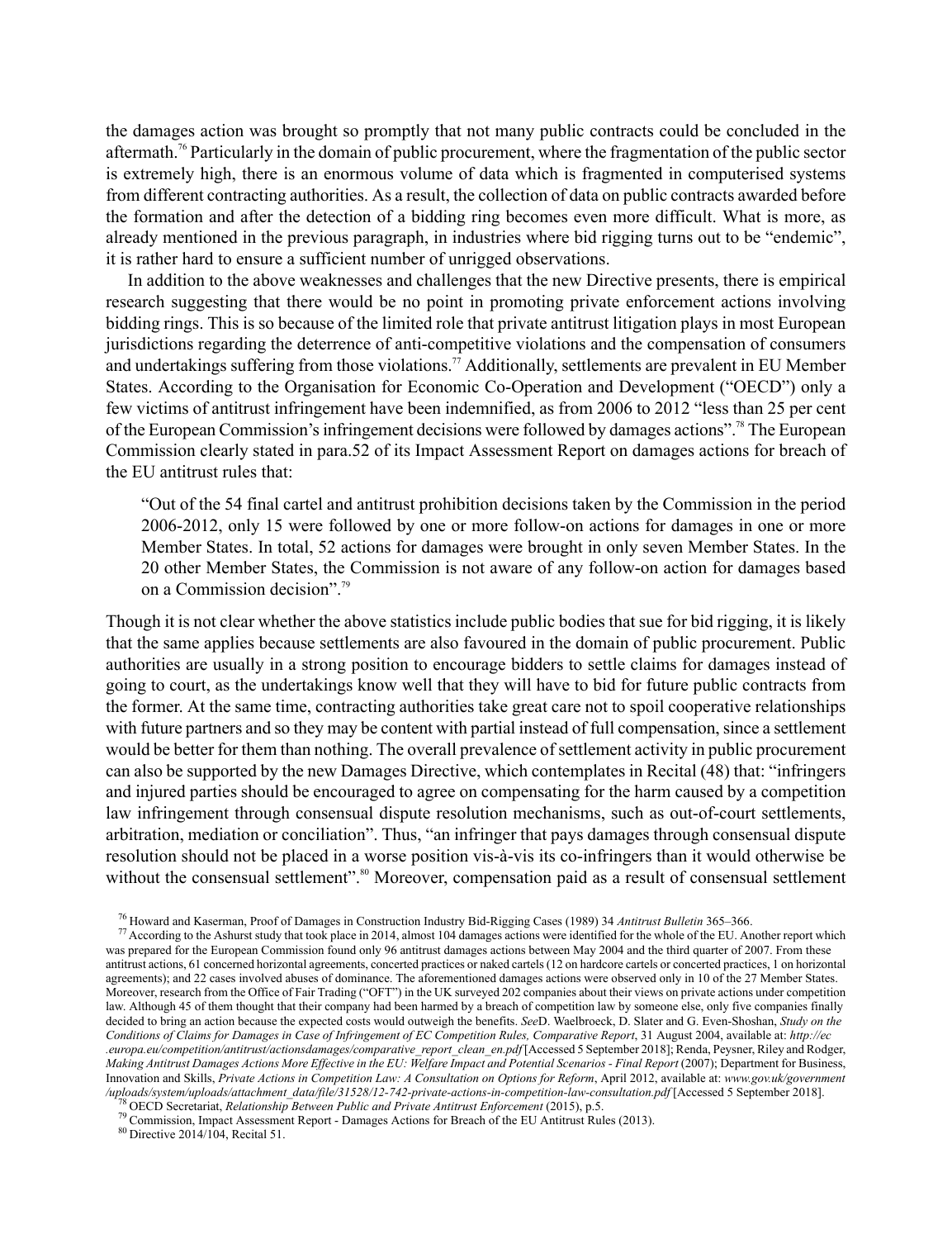and prior to the imposition of a fine, may be a mitigating factor taken into account by the relevant competition authority.<sup>81</sup>

It must be acknowledged that the new Damages Directive did not have as one of its express objectives the improvement of contracting authorities' ability to bring damages actions in the context of public procurement. However, in view of the above discussion and analysis, it could be said that, whilst public procurement authorities can bring damages actions, the new Damages Directive does not provide a framework for encouraging contracting authorities to use private enforcement and for this reason its practical relevance in the area of public procurement seems limited.

Hence, it seems that the new Damages Directive does not provide any advantages over claims according to long-standing national tort laws and the general competition law when it comes to public authorities in public procurement. This conclusion is also supported by several recent empirical surveys which affirm that it would not be appropriate to promote damages claims for bid rigging, in view of their limited role in deterring antitrust violations in most European jurisdictions and the prevalence of settlement activity.

#### **4. Recommendations**

In the absence of provisions under the new Directive that may have some practical relevance for the contracting authorities in the area of public procurement, it is time to make some recommendations that would make it easier for public authorities to seek damages for bid rigging. The first recommendation regards the high litigation costs that public authorities usually face when claiming damages for bid rigging. A possible suggestion to deal with this issue is to form a "Competition Damages Litigation Fund", i.e. a supply of money collected from contracting authorities, with the aim to use it for covering the competition damages litigation costs. A Competition Damages Litigation Fund would permit the collection and saving of money for this specific reason, every time the national courts of a particular EU Member State award damages to the relevant contracting authorities for the anti-competitive activities of economic operators in the context of public procurement. Though it could be counter-argued that it is sufficient for every contracting authority to collect its own damages awarded by the national courts, without having to establish a separate Competition Damages Litigation Fund, a single account for competition damages litigation is an essential tool for consolidating and managing procurement entities' cash resources. In EU Member States with a highly fragmented public sector the establishment of a Competition Damages Litigation Fund would enable aggregate and efficient control and monitoring of the damages awarded to various contracting authorities, while it would prevent idle balances maintained in several bank accounts. At the same time, it would facilitate reconciliation between banking and accounting data and it would prove that as a matter of fact damages claims for bid rigging in public procurement is a priority in the public agenda.

The management of this fund could be left to the Auditor General of every EU Member State, who will be in charge of calculating and paying the arising litigation costs as well as of informing regularly the contracting authorities about the balance of the account. Something similar already happens in the UK, where the Accountant General of the Senior Courts is responsible for the control of the money paid into courts.<sup>82</sup> Additionally, in the UK there is a Court Funds Office which provides banking and investment services by accounting for any money being paid into and out of court and by looking after any investments made with that money.<sup>83</sup> Similarly, when the residual funds of the Competition Damages Litigation Fund are beyond a specific and predetermined amount of money at the end of each year, the Auditor General of every EU Member State may distribute them pro rata to the involved contracting authorities in order

<sup>81</sup> Directive 2014/104, art.18(3).

<sup>82</sup> The National Archives, Court of Chancery: Office of the Accountant General, Supreme Court Pay Office: Indexes to Accounts, available at: http: *//discovery.nationalarchives.gov.uk/details/r/C18421* [Accessed 5 September 2018]; UK Government, *Pay Money into the Court Funds Office*, available at: *www.gov.uk/pay-court-funds-office* [Accessed 5 September 2018].

<sup>83</sup> UK Government, *Pay Money into the Court Funds Office*.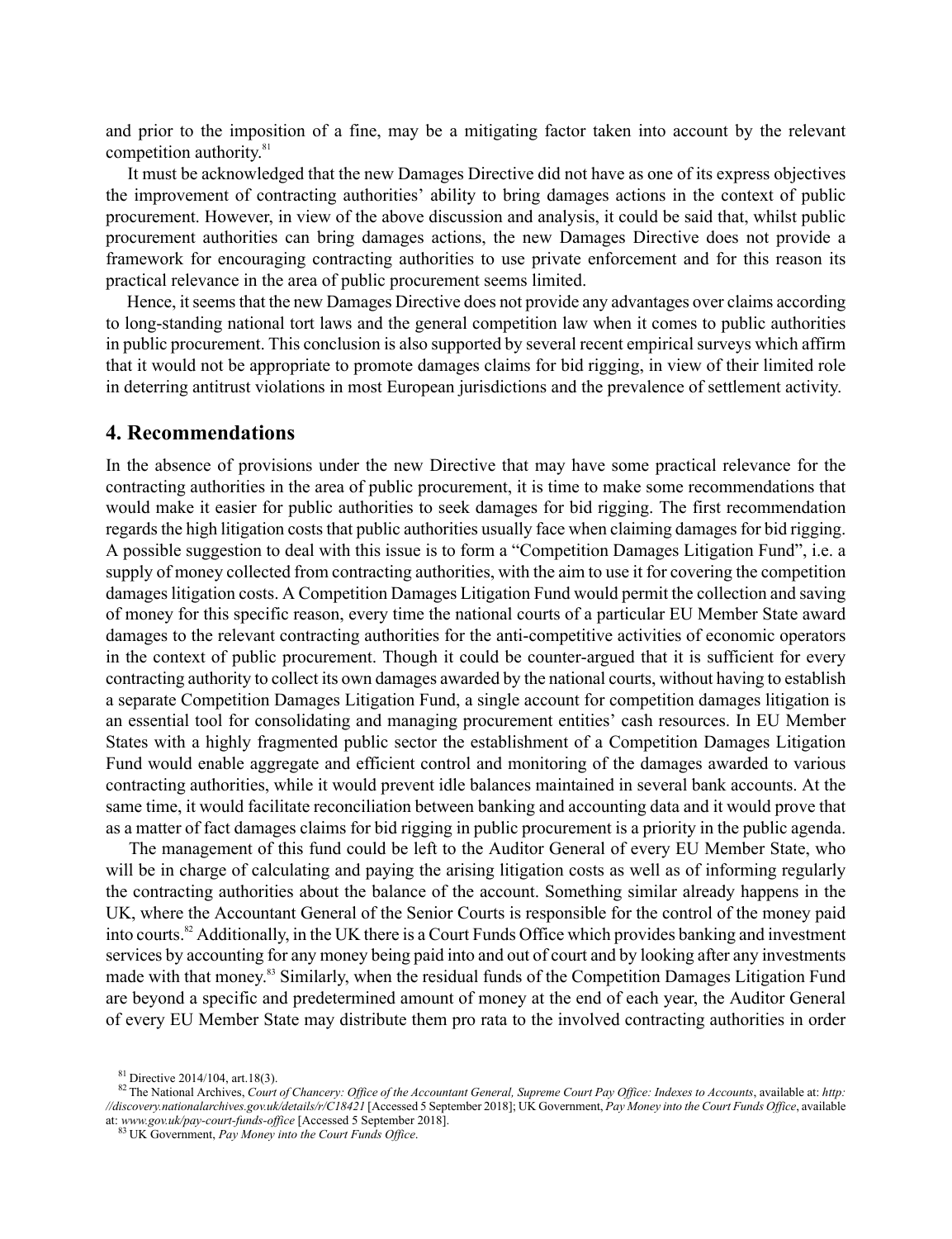to apply them for their indirect benefit, such as purchase of new furniture for their premises, organisation and conduct of a new procurement process etc. The fact that part of this money may remain in the administration will also be an extra incentive for public officers to become more interested in discovering bidding rings and in claiming damages for bid rigging. Another recommendation could also be to restrict the compensation of the defendant's fees to the statutory attorney fees in order to prevent situations of abuse on behalf of the defendant. Germany is an illustrative example of this, despite the "loser pays" rule that applies there. $84$ 

Regarding the concern of contracting authorities that the initiation of litigation against colluding economic operators may spoil their cooperative relationship, the author would suggest the assignment of their claims to a third party that would also have an interest in bringing an action. It has been suggested that special courts/institutions, like audit agencies, procurement oversight agencies, like the National Anti-Corruption Authority of Italy, as well as private agents, like law firms and taxpayer associations could be identified as having a proper incentive to sue as a third party.<sup>85</sup> This is something that already takes place in Germany, where claimants can assign their claim to third party funders or special purpose vehicles  $(SPVs)$ .<sup>86</sup> In the above list of third parties with a proper incentive to sue, the competitors of the bid riggers that were not selected for the award of the public contract due to the manipulation of the bidding process could also be included.

As far as the contracting authorities' difficulty in specifying and quantifying the financial harm is concerned, the introduction of statutory or pre-established damages might be a good solution to the problem. Specifically, it is suggested that contracting authorities before the final judgment should have the option to ask for the recovery of statutory/pre-established damages instead of actual damages, namely a lump sum calculated by the national courts on the basis of pre-determined factors. These factors could mutually be agreed by the litigants before the initiation of the legal proceedings and they could indicatively be the tenders submitted by "maverick bidders", i.e. firms that have demonstrated aggressivity in the past, an aggressive reserve price or at least the cost of the entire procurement process, "from the identification of procurement opportunities, through the preparation of relevant documentation (an invitation to tender/offer) and the conduct of the whole procurement procedure, to provision for possible complaints and litigation".<sup>87</sup> Such an evidence-facilitating device already applies in the domain of intellectual property, where judicial authorities are enabled "in appropriate cases" to set the damages as a lump sum on the basis of elements such as at least the amount of royalties or fees which would have been due if the infringer had requested authorisation to use the intellectual property right in question.<sup>88</sup> Similarly, statutory damages can be found in copyright cases after the enactment of the Digital Theft Deterrence and Copyright Damages Act of 1999 and the Digital Millennium Copyright Act of 1998.<sup>89</sup>

<sup>86</sup> Bach and Wolf, *Germany: Private Antitrust Litigation* (2016).

<sup>84</sup> A. Bach and C. Wolf, *Germany: Private Antitrust Litigation*, 2016, available at: *www.globalcompetitionreview.com/chapter/1067842/germany -private-antitrust-litigation* [Accessed 5 September 2018].

<sup>85</sup> G. Spagnolo, *Public Procurement, Bid Rigging and (the Lack of) Actions for Damages*, Lear Conference on Public Procurement and Competition Policy, Rome, 3–5 July 2017, available at: *www.learconference.com/wp-content/uploads/2017/07/SPAGNOLO\_Damages\_Lear\_2017.pdf* [Accessed 5 September 2018].

<sup>87</sup> For further information about how to analyse costs of the procurement process, see PwC, London Economics and Ecorys, *Public Procurement* in Europe - Cost and Effectiveness- A Study on Procurement Regulation prepared for the European Commission, March 2011, available at: https://ukmin *.lrv.lt/uploads/ukmin/documents/files/Studija%20d%C4%97l%20kainos%20ir%20efektyvumo%20vie%C5%A1uosiuose%20pirkimuose.pdf* [Accessed 5 September 2018]. <sup>88</sup> Directive 2004/48 of the European Parliament and of the Council of 29 April 2004 on the enforcement of intellectual property rights [2004] OJ

L195, art.13(1).

I. Lianos, Observations of Ioannis Lianos, Faculty of Laws, UCL, Quantification of Damages Workshop, Brussels, January 26, 2010, available at: *www.ec.europa.eu/competition/antitrust/actionsdamages/lianos.pdf* [Accessed 5 September 2018]; Alliance against Intellectual Property Theft, *Response to the Law of Damages Consultation*, July 2007.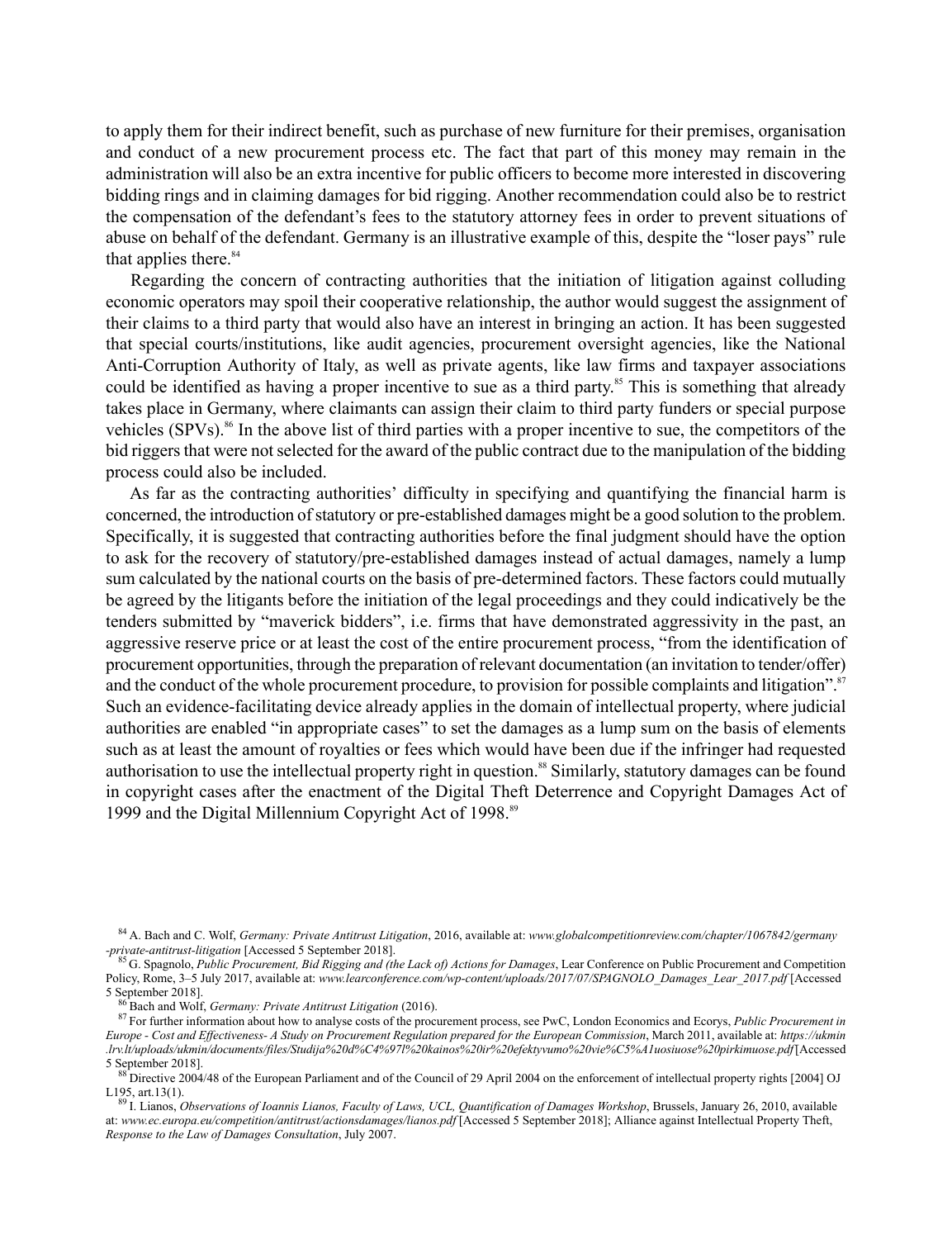### **5. Alternative Compensatory Remedy**

As we have seen so far based on the analysis above, the new Directive has not managed to solve a number of problems. In the previoussection, we made some recommendationsthat would possibly deal with some of these issues, primarily the costs and secondarily the quantification of the antitrust harm. However,some issues still remain unresolved. For this reason, in the further alternative it would be worth exploring whether a remedy which is not based on tortious liability but on contractual principles could help contracting authorities to receive compensation and overcome the problems of proof and evidence discussed so far, such as the evidence of a causal link and the quantification of antitrust harm. In this section, it is recommended that a compensatory remedy alternative to standard tort law litigation should be adopted, based on the experience gained in Germany and the UK.

# *Liquidated damages clauses*

The contracting parties are able to agree upon "liquidated damages" or "lump sum damage" provisions, meaning "an amount of compensation payable in the event of breach of the contract, or one of its terms".<sup>90</sup> Liquidated damages clauses in public contracts are particularly attractive because as soon as one breach occurs(in our own case we are particularly interested in any infringement of competition law in the context of public procurement), the claimant, i.e. public bodies, are free from the expense and burden of proving their loss and enforce their claims.<sup>91</sup>

Germany is an illustrative example of an EU Member State where liquidated damages are quite widespread in standard purchasing terms and conditions and their use is becoming even greater, by stipulating that in case of a (proven) cartel infringement by the seller, the latter will have to pay a lump sum damage to the purchaser.<sup>92</sup> There are several court judgments in Germany that have ruled on the validity of liquidated damages clauses.<sup>93</sup> All of them awarded the claimed damages to public bodies, such as municipalities and public transport companies, and they accepted that the liquidated damages clause is legal and enforceable. In particular, it was held that:

"The amount of the lump sum damage of 15 per cent is not beyond the amount which can usually be expected in case of a damage caused by a cartel. Therefore the buyer can rely on its purchasing terms to claim such a damage amount in the first place while the seller then has to prove that there was actually a lower damage".<sup>94</sup>

Despite the attractiveness of liquidated damages clauses, they are still not standard in public contracts. There are various reasons for this. First and foremost, there is not a consistent application of the concept in civil and common law countries. As secondary obligations come into play only when the contract is breached, liquidated damages can easily be challenged in common law jurisdictions like the UK. They are primarily caught by the "penalty doctrine", according to which liquidated damages clauses are deemed

<sup>90</sup> N. Andrews, *Contract Law* (Cambridge: Cambridge University Press, 2011), p.599.

<sup>91</sup> Martin Gramsch and Simmons & Simmons elexica, *Liquidated Damages in General Purchasing Terms*, 2017, available at: *www.elexica.com/en /legal-topics/antitrust-and-merger-control/190617-liquidated-damages-general-purchasing-terms* [Accessed 5 September 2018].

<sup>92</sup> Getting the Deal Through, *Germany, An Interview with Thorsten Mger and Alf-Henrik Bischeke*, available at: *www.gettingthedealthrough.com /intelligence/24/article/3228/cartels-germany* [Accessed 5 September 2018].

<sup>93</sup> See, for instance, the judgment of the regional court of Hannover (*LG Hannover, Urteil vom 18.12.2017 – 18 O 8/17, Lkw-Kartell Göttingen*), which confirmed the liability in principle of truck manufacturer MAN towards the city of Göttingen for truck purchases made during the operation of the truck cartel, available at: *www.ashurst.com/en/news-and-insights/legal-updates/first-german-trucks-judgement-confirms-manufacturer-liability-in -principle/* [Accessed 5 September 2018]; see also the judgment of the Thuringian higher regional court in Jena on 22 February 2017, which upheld an earlier judgment of the regional court of Erfurt of 3 July 2015, according to which a public transport company was in principle entitled to damages. See also the judgment of the higher regional court of Karlsruhe (Higher Regional Court of Karlsruhe, 31 July 2013, 6  $\dot{\text{U}}$  51/12 Kart) as well as the judgment of the local court of Mannheim (*Landgericht [Regional Court] Mannheim 4 May 2012, 7 O 436/11 Kart*), available at: *www.vbb.com/media /Insights\_Newsletters/CNL\_06\_17.pdf* and *www.elexica.com/en/legal-topics/antitrust-and-merger-control/190617-liquidated-damages-general -purchasing-terms* [Accessed 5 September 2018].

<sup>94</sup> Gramsch and Simmons & Simmons elexica, *Liquidated Damages in General Purchasing Terms* (2017).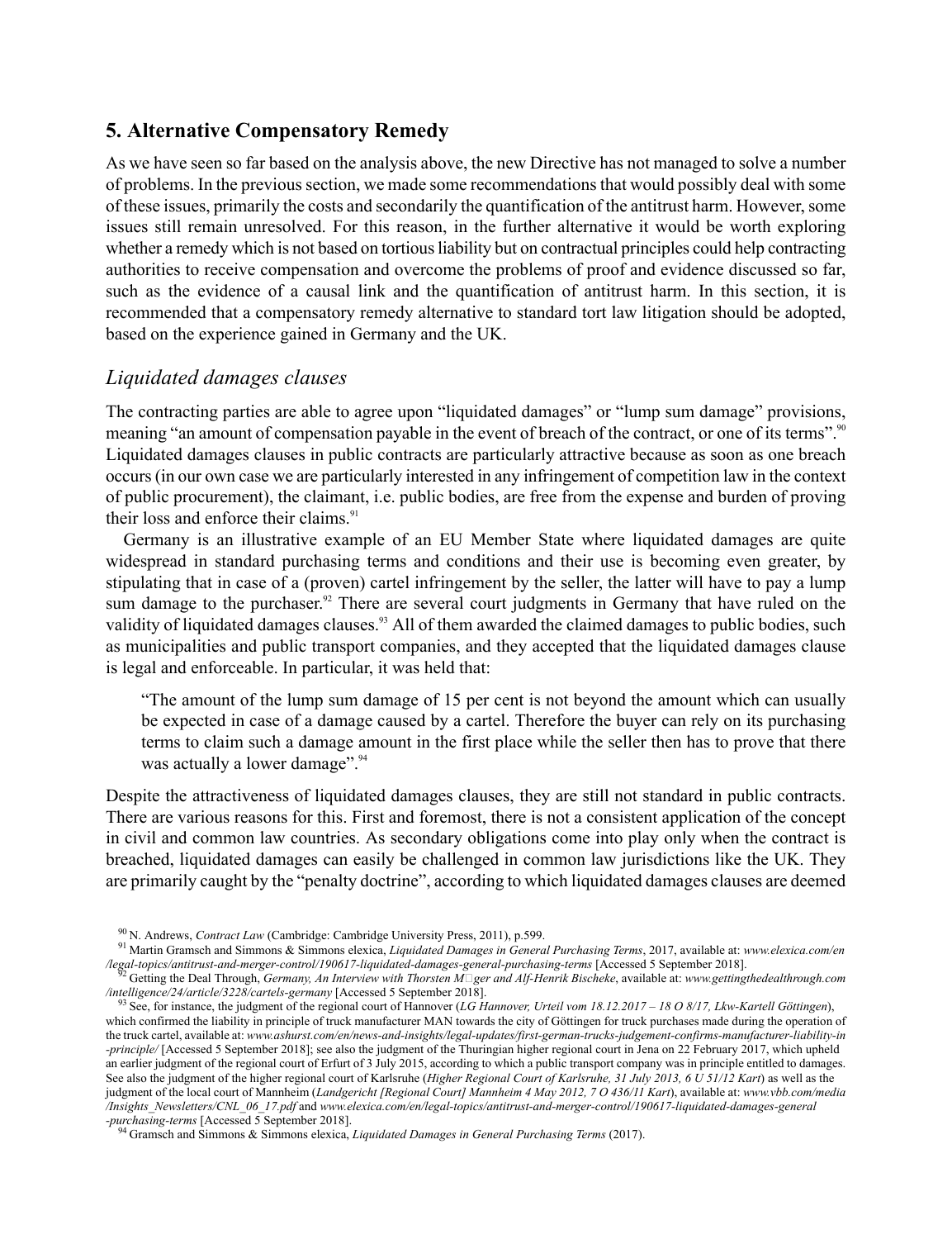to be unenforceable penalties if (a) they are extravagant or unconscionable comparing with the likely damage caused by the breach, (b) they purport to deter a breach of contract and (c) they are not a genuine pre-estimate of loss.<sup>95</sup> The common law on penalty clauses was established a little over 100 years ago. In 2015, the UK Supreme Court indicated some progress in this area of law by considering again the law of penalties and the validity of penalty clauses. The chance for this reconsideration was given on the occasion of the conjoined appeals in *Cavendish Square Holding BV v Talal El Makdessi* and *ParkingEye Ltd v Beavis*.<sup>96</sup> It clarified that a clause is not disproportionate to the innocent party's legitimate interests, despite its penal nature when it intends to deter a breach of contract and though it may not be representative of the actual loss that the innocent party sustained, as long as the clause has been the object of negotiations between contracting parties of comparable bargaining power and it has been scrutinised by their legal advisers.<sup>97</sup> On the other hand, in civil law countries, penalty clauses are allowed, as long as the penalty amount is not manifestly excessive.<sup>98</sup> In these countries, traditionally there used to be no distinction between liquidated damages and penalty clauses, but following the precedent of the German Civil Code, there is a distinction between them and they also provide for mitigation of penalty clauses if they are "disproportionate or excessively high/manifestly excessive".<sup>99</sup>

To make things worse, the lack of uniform application of liquidated damages clauses can be found even in the context of a single EU Member State and jurisdiction. In Germany, for instance, there are several uncertainties regarding liquidated damages clauses. There is still no consensus regarding the validity of contractual clauses providing for a lump sum as compensation in case of competition law infringements. In its judgment on 13 April 2016, the regional court of Potsdam<sup>100</sup> held that purchasing terms contemplating a lump sum amount of damages amounting to 15 per cent of the contract value in all cases, regardless of the specific type and intensity of the competition law infringement that took place, are too wide in scope and so they fail to fulfill the standard of damages expected under normal circumstances.<sup>101</sup> This judgment was further appealed to the Federal Supreme Court but the appeal was withdrawn, leaving many questions unanswered.<sup>102</sup>

Another reason why liquidated damages clauses are not standard in a public contract is that they limit the damages to which the claimant is entitled and that the contract enforcement rate is generally low. Contract law matters a lot less than expected, as non-contractual enforcement mechanisms such as reputation and loss of future revenue can play a really important role for contracting parties.<sup>103</sup> This can be explained by the fact that contracting parties generally avoid courts in order to enforce contractual obligations, for fear that they will pay a lot of money for legal fees, while in the end the case may not be resolved in their

<sup>95</sup> *Dunlop Pneumatic Tyre Co Ltd v New Garage and Motor Co Ltd* (1915) A.C. 70, 86–88.

<sup>&</sup>lt;sup>96</sup> [2015] UKSC 67.

<sup>97</sup>F. Elliott, *The Brand New Law on Liquidated Damages*, November 2015, available at: *www.fenwickelliott.com/research-insight/newsletters/insight /53* [Accessed 5 September 2018].

<sup>98</sup> S. Hoeve-Ouchan and G. de Rosa, *Liquidated Damages and Penalty Clauses: A Common Law and Civil Law Perspective*, July 2013, available at: *www.internationallawoffice.com/Newsletters/Company-Commercial/Singapore/VoskampLawyers/Liquidated-damages-and-penalty-clauses-a -common-law-and-civil-law-perspective#* [Accessed 5 September 2018];J.F. McKenna and Reed Smith LLP, *Liquidated Damages and Penalty Clauses:* A Civil Law versus Common Law Comparison - The Critical Path, available at: www.reedsmith.com/en/perspectives/2008/05/the-critical-path [Accessed 5 September 2018].

The terminology used in order to describe when penalty clauses can be mitigated is different from civil code to civil code. Hoeve-Ouchan and de Rosa, Liquidated Damages and Penalty Clauses: A Common Law and Civil Law Perspective (2013); J.F. McKenna and Reed Smith LLP, Liquidated *Damages and Penalty Clauses: A Civil Law versus Common Law Comparison - The Critical Path*, 2008.

LG Potsdam, 1304.2016, Az. 2 O 23/15.

<sup>101</sup> Global Legal Insights, *Germany, Cartels 2017*, available at: *www.globallegalinsights.com/practice-areas/cartels/global-legal-insights---cartels -5th-ed./germany* [Accessed 5 September 2018]; P. Meyer and M. Gramsch, "The Regional Court of Potsdam finds a clause in the procurement terms of a German municipality requiring liquidated damages of 15 per cent to be paid if the supplier participatesin anti-competitive behaviour to be unlawful (Suppliers of fire engines)" *e-Competitions Bulletin*, Art. No. 77233 (November 2014).

<sup>102</sup> Meyer and Gramsch, "The Regional Court of Potsdam finds a clause in the procurement terms of a German municipality requiring liquidated damages of 15 per cent to be paid if the supplier participates in anti-competitive behaviour to be unlawful (Suppliers of fire engines)" (2014), p.2.

<sup>103</sup> S. Macaulay, "Non-Contractual Relations in Business: A Preliminary Study" (1963) 28 *American Sociological Review* 55–67.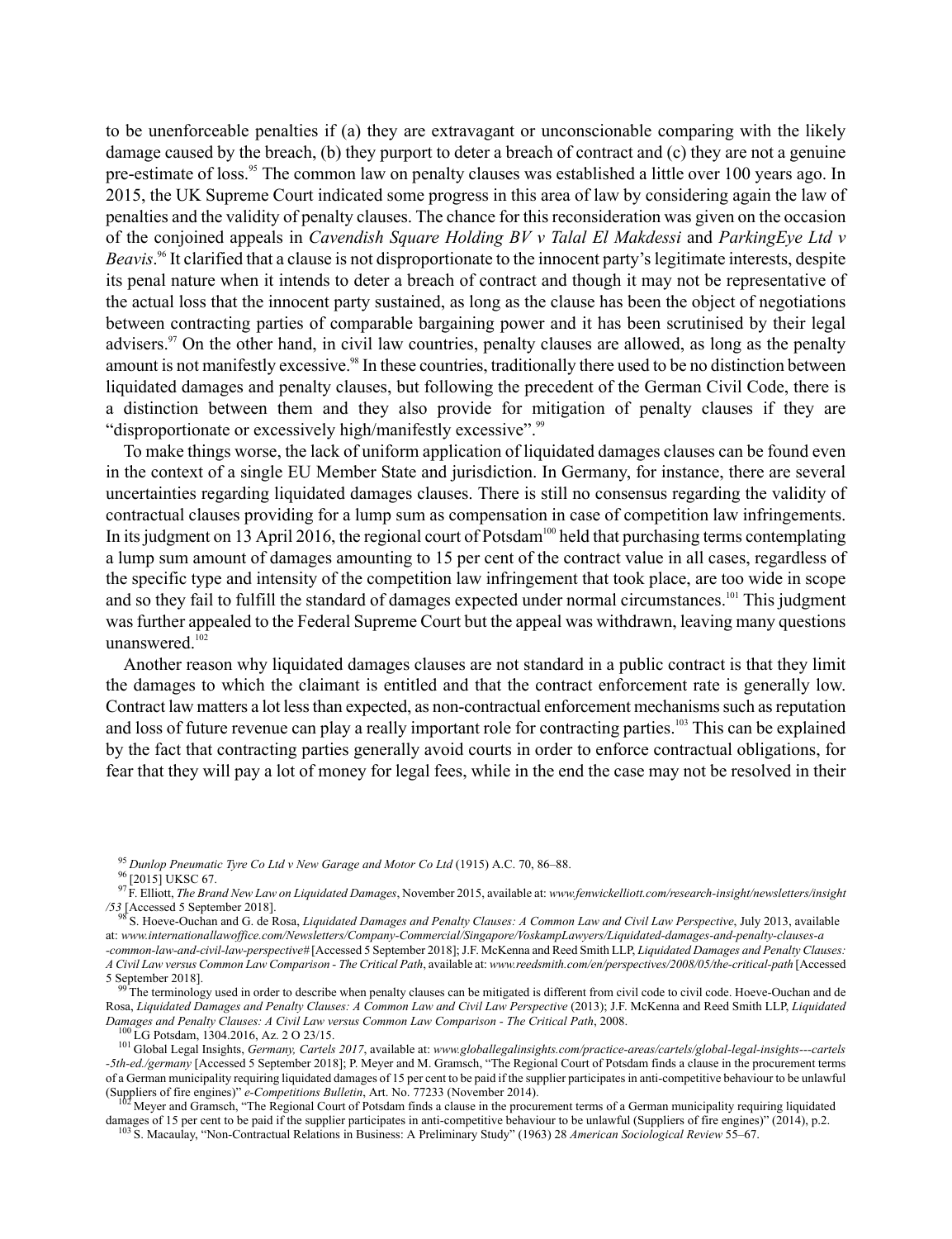favour, "despite the significant attention paid to drafting, amending and consulting formal contracts".<sup>104</sup> Under these circumstances, "litigation is almost always an empty threat".<sup>105</sup>

In addition to the above, as regards public contracts in particular, corruption of the civil servants who are in charge of the contract as well as the negative effects of litigation on the continuation of the buyer-supplier relationship may prevent the effective enforcement of contractual remedies, such as liquidated damages clauses, in the domain of public procurement.<sup>106</sup> As HM Treasury characteristically mentioned in one of its reports about private finance initiatives ("PFIs")<sup>107</sup> "there exists anecdotal evidence that the public sector can sometimes be reluctant to levy deductions for fear of spoiling the relationship with the private sector".<sup>108</sup> In Italy, according to third party inspections commissioned by the Italian Public Procurement Agency (Consip), "in the period 2005-2008 on a total of 4095 inspections a total of 1455 contractual infringements by the contractor were ascertained, but contractual remedies/penalties were only exercised in 64 of those cases, i.e. against about 4.42 per cent of the infringements".<sup>109</sup>

In view of the above, liquidated damages clauses could be a good alternative remedy that would help contracting authorities to receive compensation and overcome the problems of proof and evidence that they currently face under the new Damages Directive, as long as there is a uniform approach regarding the extent of their validity. Otherwise there is always the risk that liquidated damage clauses remain unapplied and may be rejected by the court.

# **6. Conclusions**

Competitive tender processes in public procurement contribute to greater economic efficiency and particularly to lower prices for the award of public contracts, saving money for the taxpayer. However, bid rigging, an anti-competitive activity that is widespread in public procurement markets, may artificially raise the prices of goods or services procured, placing an unnecessary burden on public finances as well as on taxpayers that ultimately pay for them. For this reason, the possibility for deceived contracting authorities to seek damages for the rigged goods or services for which they have overpaid is of great significance, especially in a time of economic crisis in which attempts are made to reduce public expenditure and secure budget savings.

Before the new Damages Directive, the major problems that victims of competition law infringements usually experienced when asking for compensation were the difficulty of access to the evidence that was necessary for proving a case, the lack of clear rules on the passing-on defence, the calculation of damages and the rules concerning the costs of a damages action. The Directive sought to overcome these issues by introducing a number of key provisions. This article investigated whether these key provisions adopted by the new Damages Directivenew Damages Directive were able to overcome the hurdles that contracting authorities usually face when seeking damages for bid rigging. The article has demonstrated a number of respects in which the new Damages Directive has failed to put contracting authorities in a particularly good position to recover damages for bid rigging. Though the new Damages Directive has several strong points, such as the harmonisation of evidential presumptions and procedural requirements, the explicit rule of joint and several liability in the case of multiple tortfeasors as well as a series of provisions that

*Kingdom*, available at: *www.nottingham.ac.uk/pprg/documentsarchive/phdtheses/phd\_peter\_braun\_.pdf* [Accessed 5 September 2018]. <sup>108</sup> HM Treasury "*PFI: Strengthening Long-Term Partnerships*, March 2006, para.4.63.

<sup>104</sup> G. Hadfield and I. Bozovic, "Scaffolding: Using Formal Contracts to Build Informal Relations to Support Innovation" (2016) 5 *Wisconsin Law Review* 996, 999. <sup>105</sup>Hadfield and Bozovic, "Scaffolding: Using Formal Contracts to Build Informal Relations to Support Innovation" (2016) 5 *Wisconsin Law Review*

<sup>1000.</sup>

<sup>106</sup> G. Spagnolo, Reputation, Competition and Entry in Procurement (2012) 30(3) *International Journal of Industrial Organization* 291–296, at 292. <sup>107</sup>PFI projects are arrangements where the government department responsible for the delivery of a public service entrusts the delivery to the private sector under a contract. See more in P. Braun, The Practical Impact of E.U. Public Procurement Law on PFI Procurement Practice in the United

<sup>&</sup>lt;sup>109</sup> E. Iossa and G. Spagnolo, *Contracts as Threats: On a Rationale for Rewarding A while Hoping for B* (2011), CEPR Discussion Articles No. 8195, fn.1.